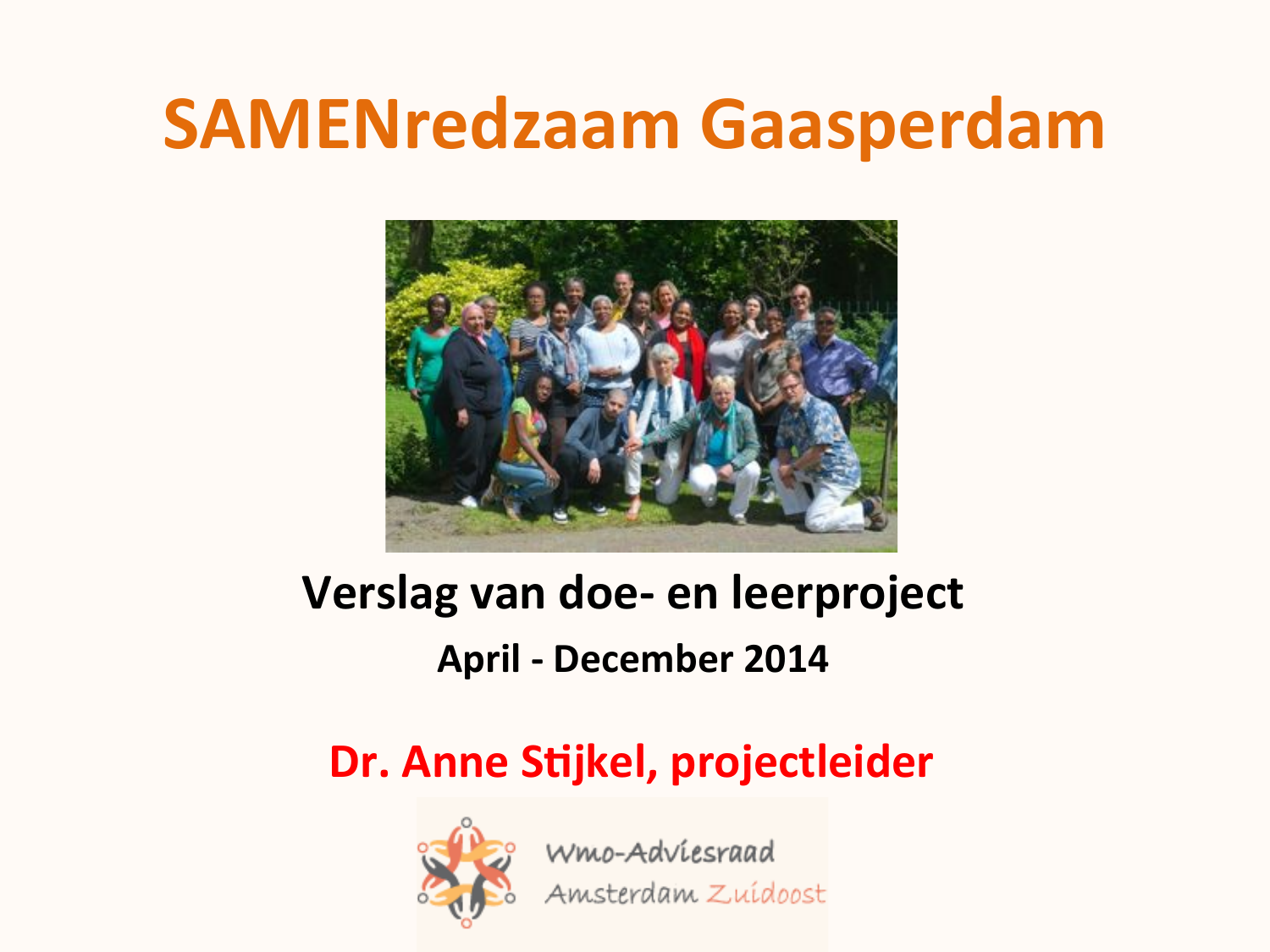# **Aanleiding: Amendement nov 2013** "Proeftuinen Zorg in de Buurt"

In 2014 middelen vrijmaken voor 6 pilots, 6 wijk-initiatieven, waarbij:

- Mensen zich verantwoordelijk voelen voor elkaar
- · Eigen kracht/zelfredzaamheid wordt gestimuleerd
- De samenwerking tussen zorg en welzijn wordt gestimuleerd

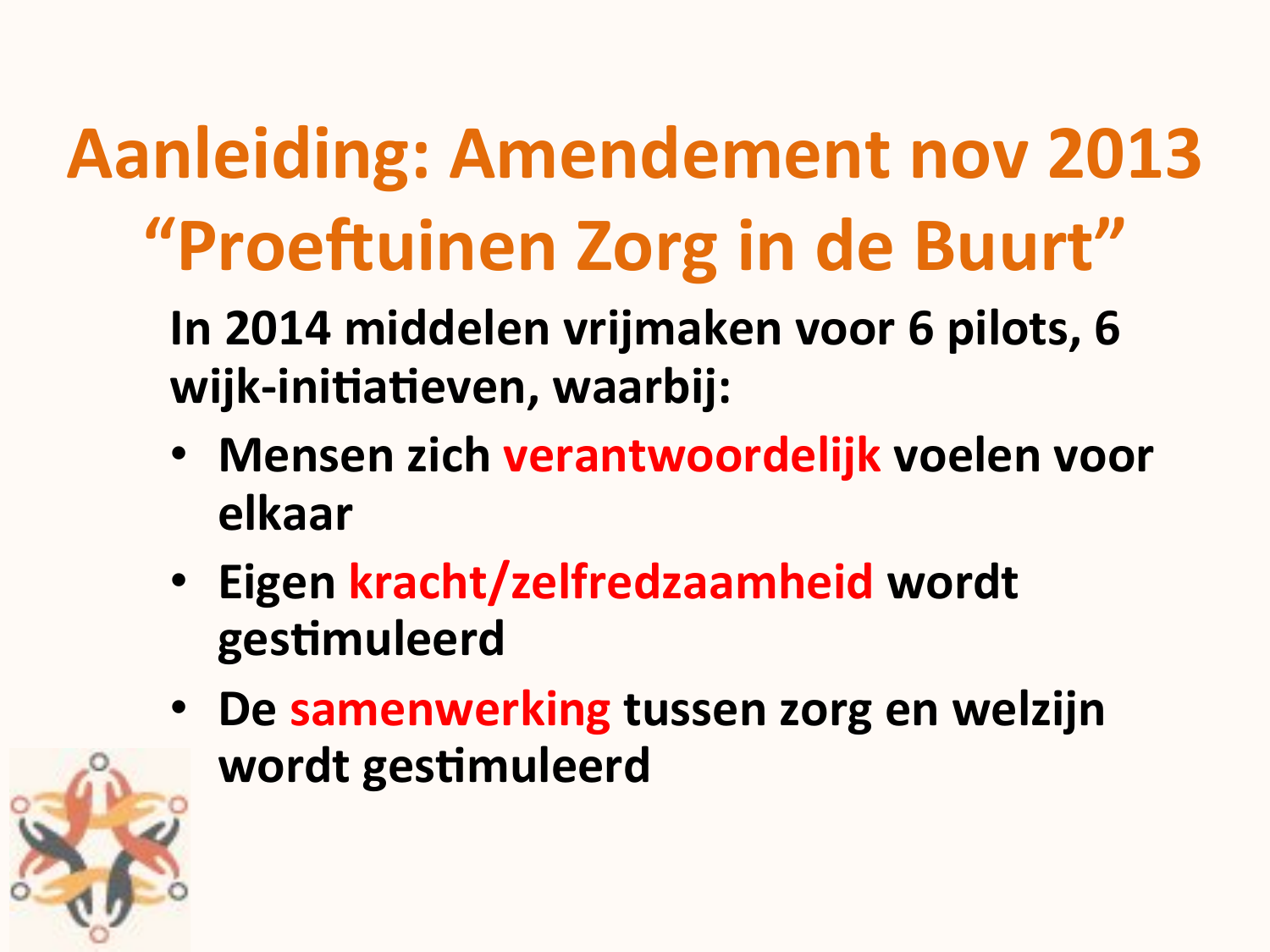## Initiatiefneemsters in ZO in jan. 2014: **Annyk Haveman Miebet van der Most**



# "Weten mensen eigenlijk wel wat hun echte (zorg-) vraag is?"

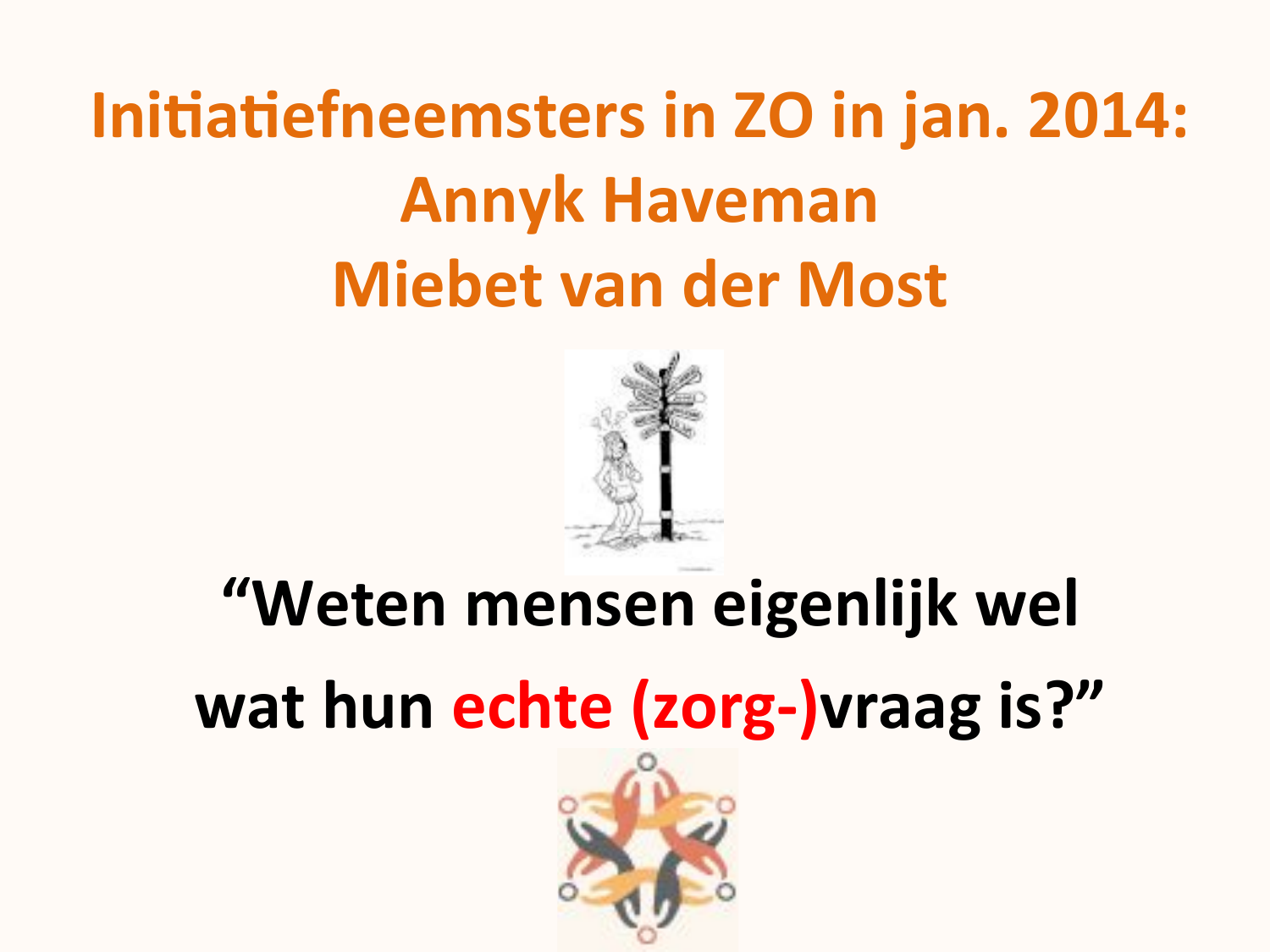## De proef:

"Wat kunnen wij als Buurt of als Lotgenoten voor elkaar betekenen, en waar moeten we het overgeven aan de Zorg?"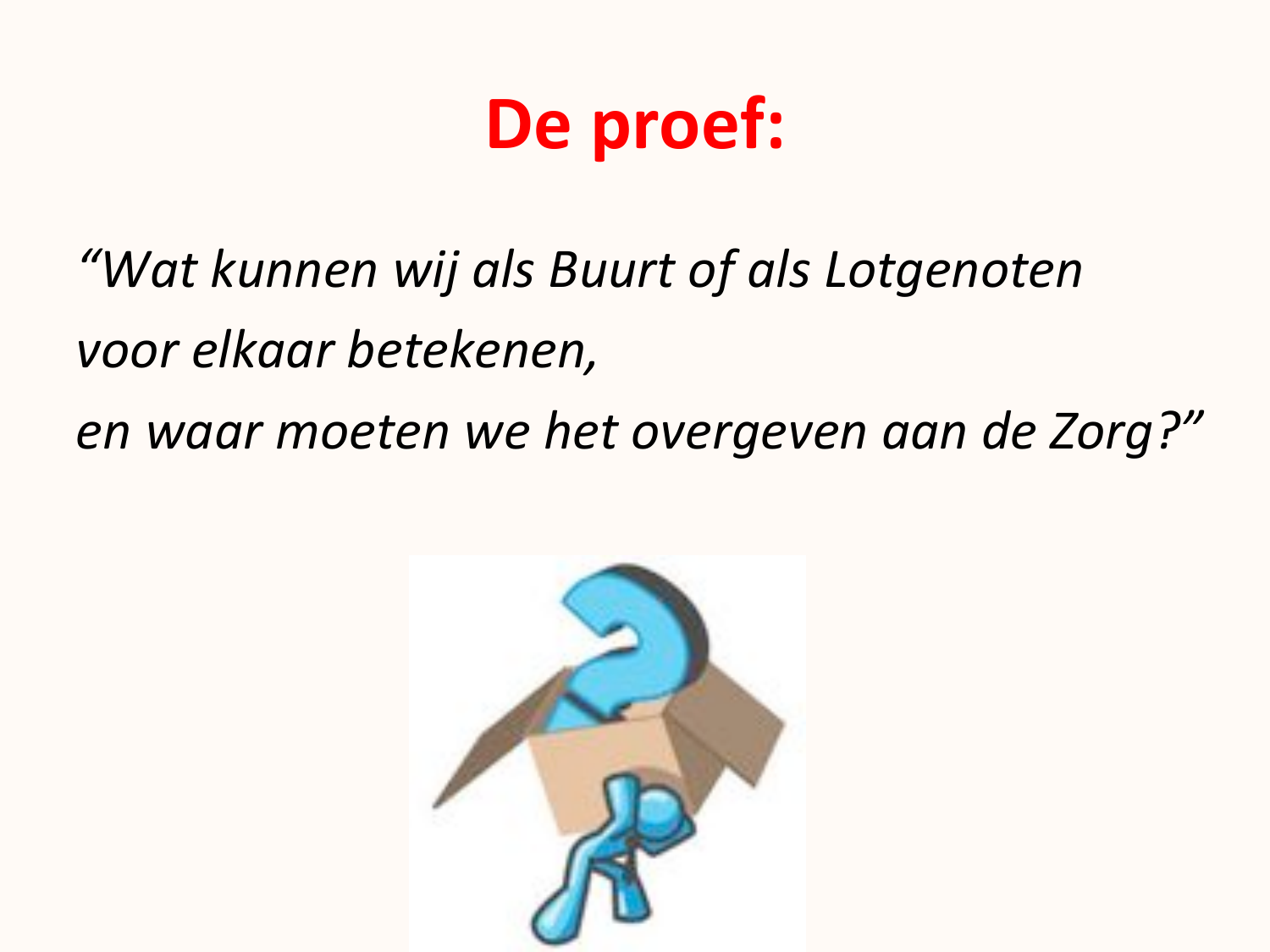## "Samen redden we het?"

**SLEUTEL** zoekt **FIGUREN** ......



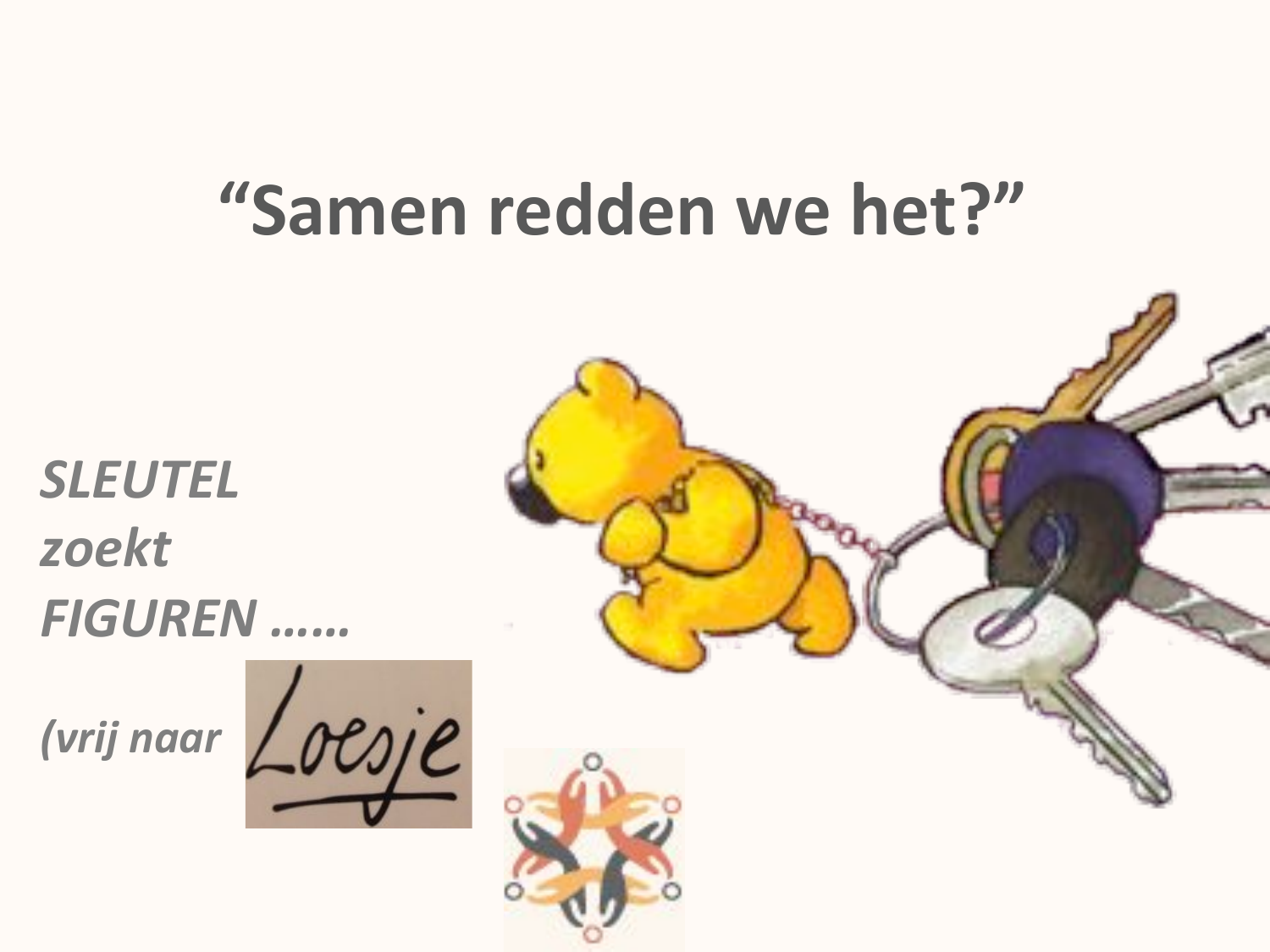Licht in de duisternis?

2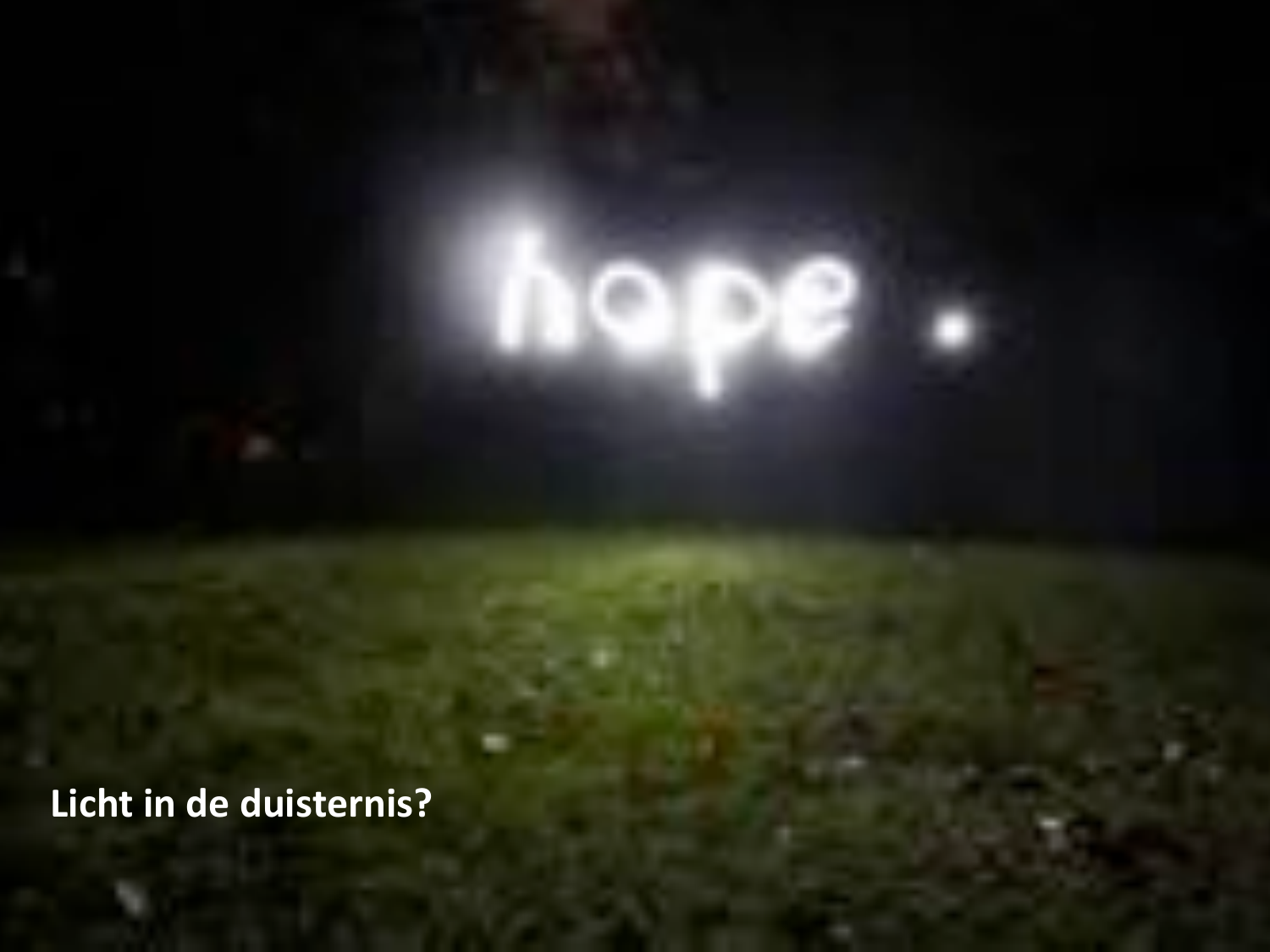# 2012

**WORD JIJ DE DRUPPEL OP DE GLOEIENDE PLAAT** OF DE DRUPPEL DIE **DE EMMER DOET OVERLOPEN** 

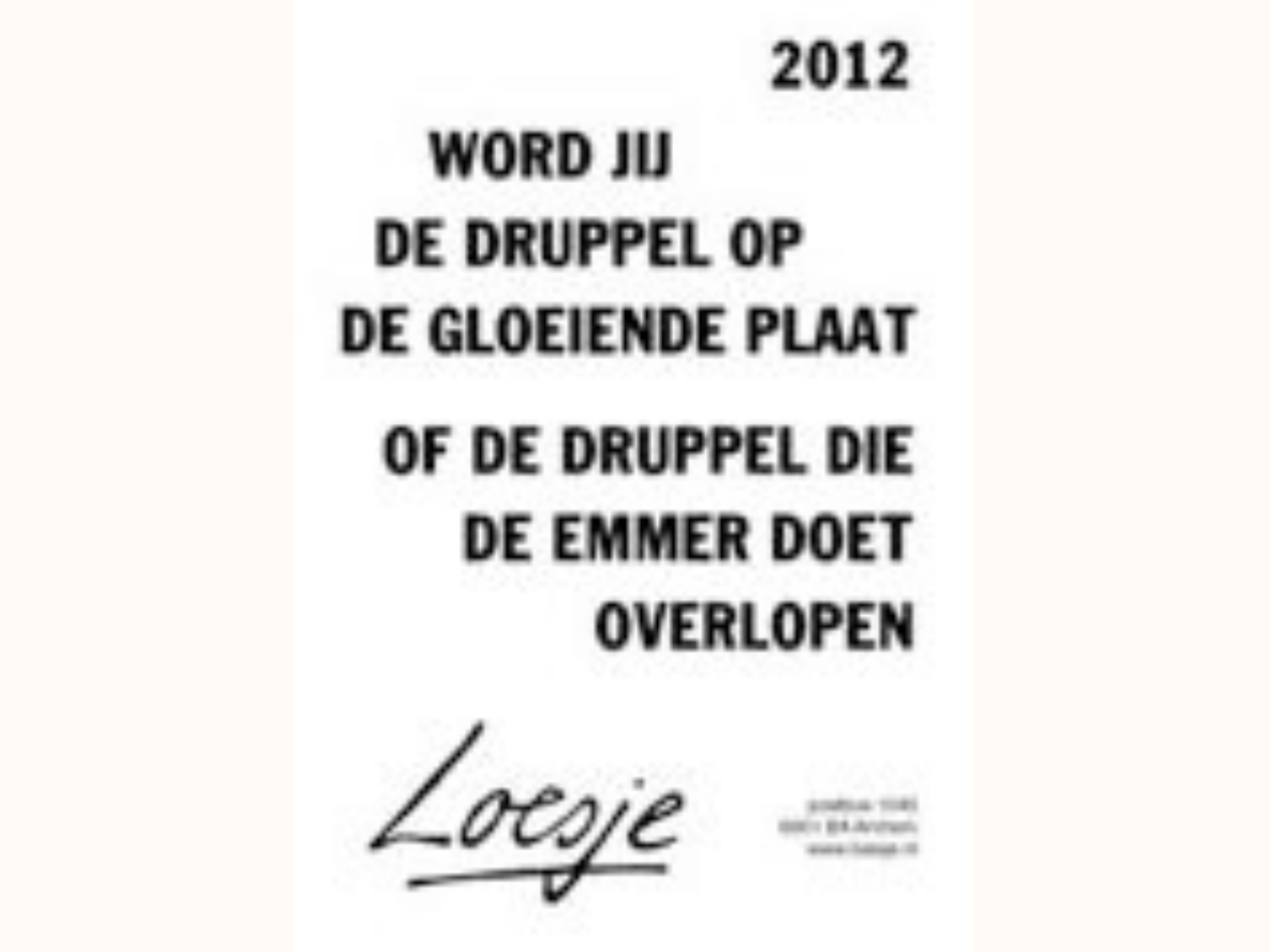BEGINNEN OOK ALS Ja maar DENKEN DRUPPEL OP EEN GLOEIENDE **PLAAT** Loesje ÷ POSTBUS 1045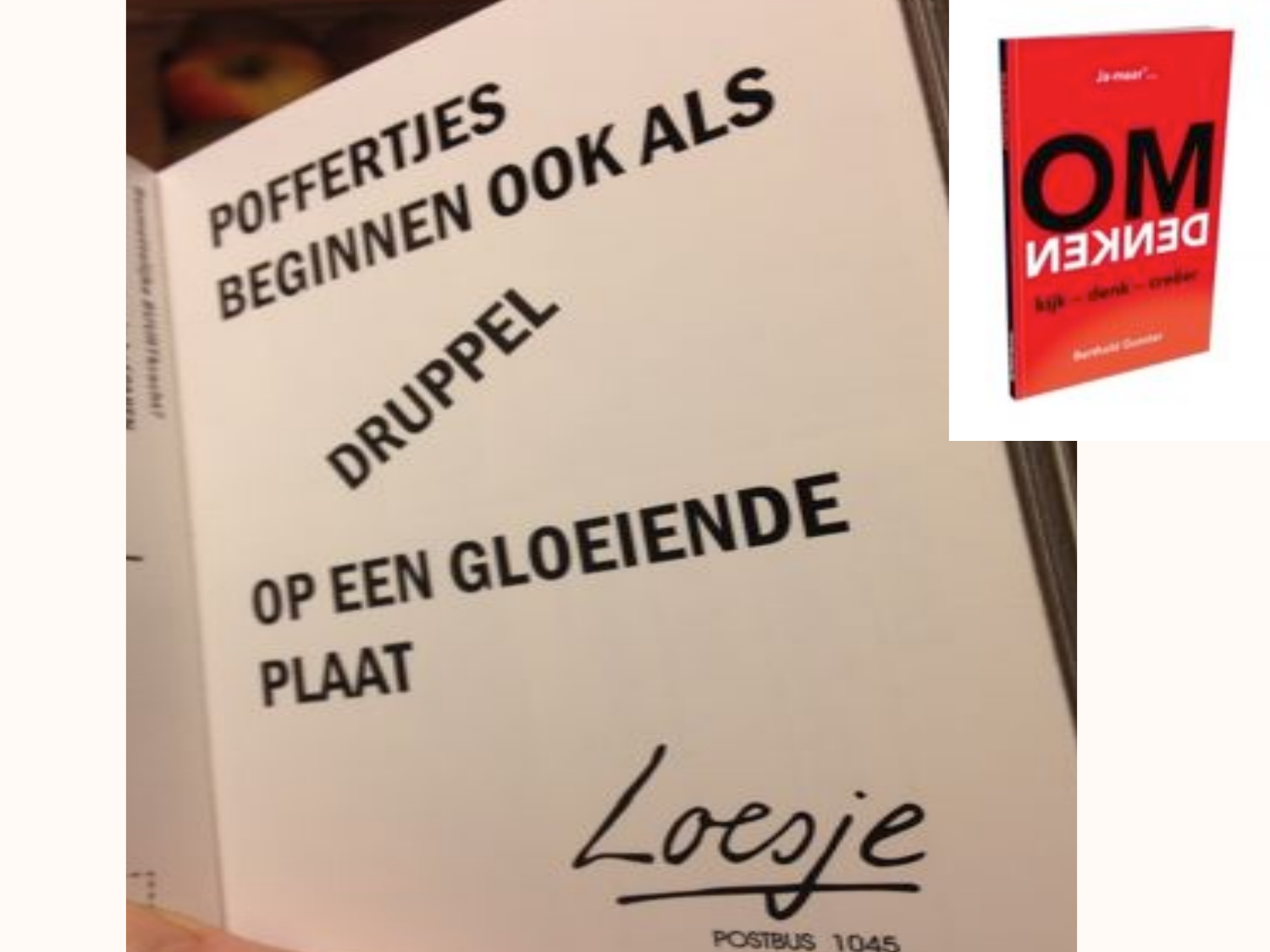# De reizigers op weg....

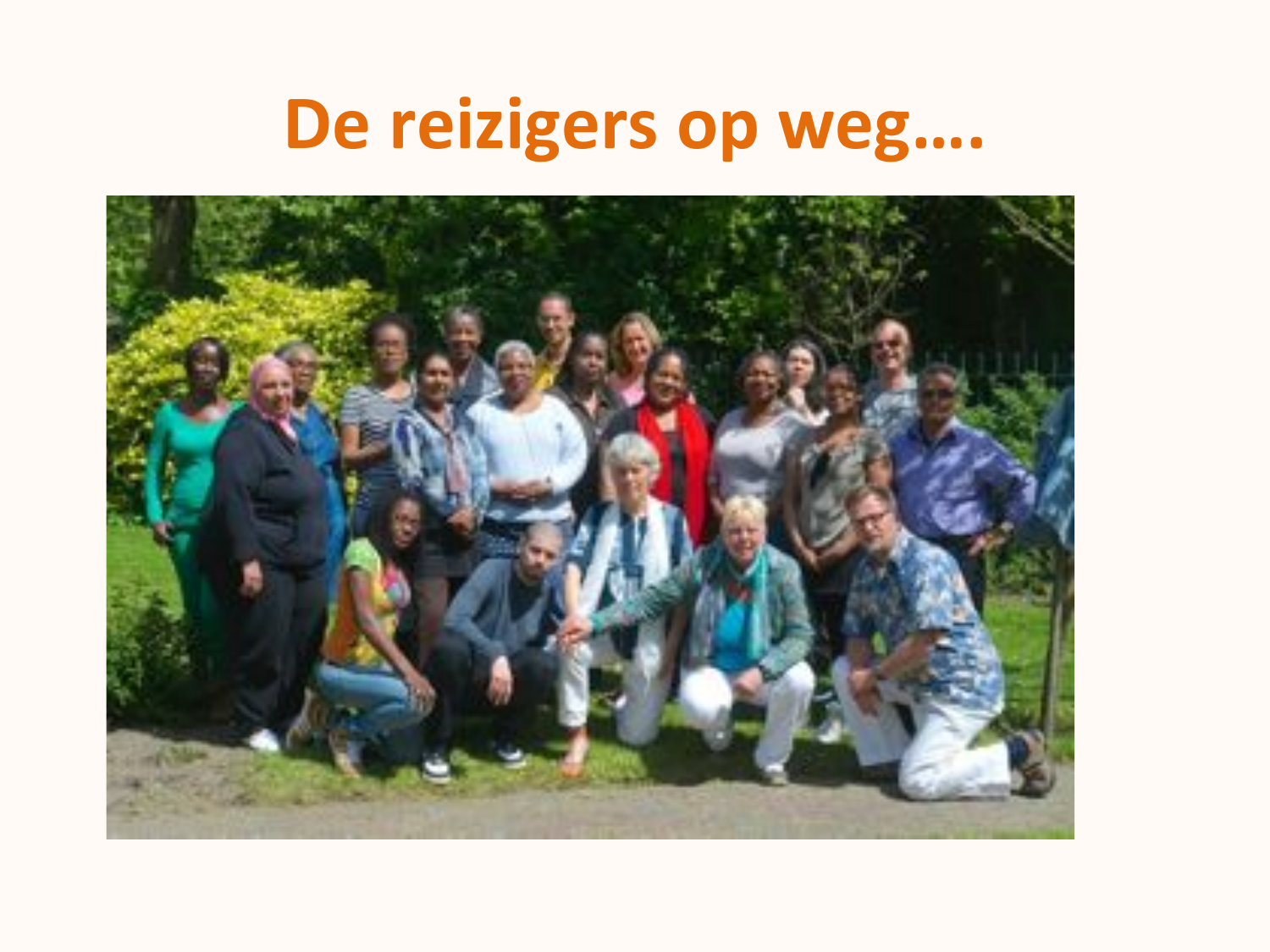### En waar wonen de sleutelfiguren?

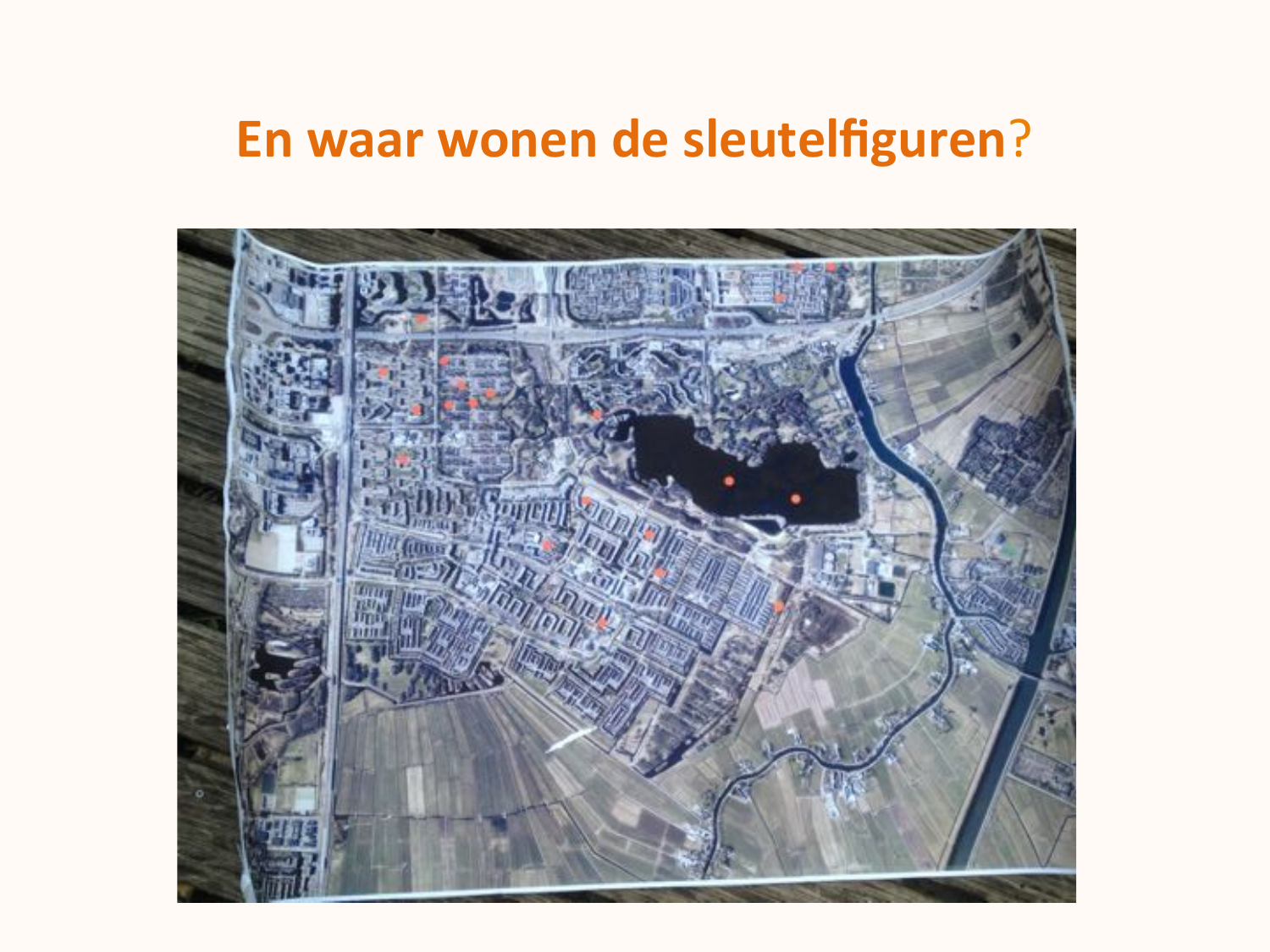### 2014: Stappen in 9 mnds doe- en leerproject

- 10-15 Sleutelfiguren werven: het werden er 20...!
- Startconferentie: 'wat' en 'hoe' in leren en doen?
- Sleutelfiguren opleiden tot kwartiermakers
- Tafelsessies rondom verschillende thema's
- Terugkoppelingsdagen
- Inventariseren: wat gaat 'vanzelf', en hoe?
- $\cdot$   $\rightarrow$  Uitproberen en DOEN
- (rest)Vraagbehoefte destilleren
- Afsluitende Conferentie: de Oogst

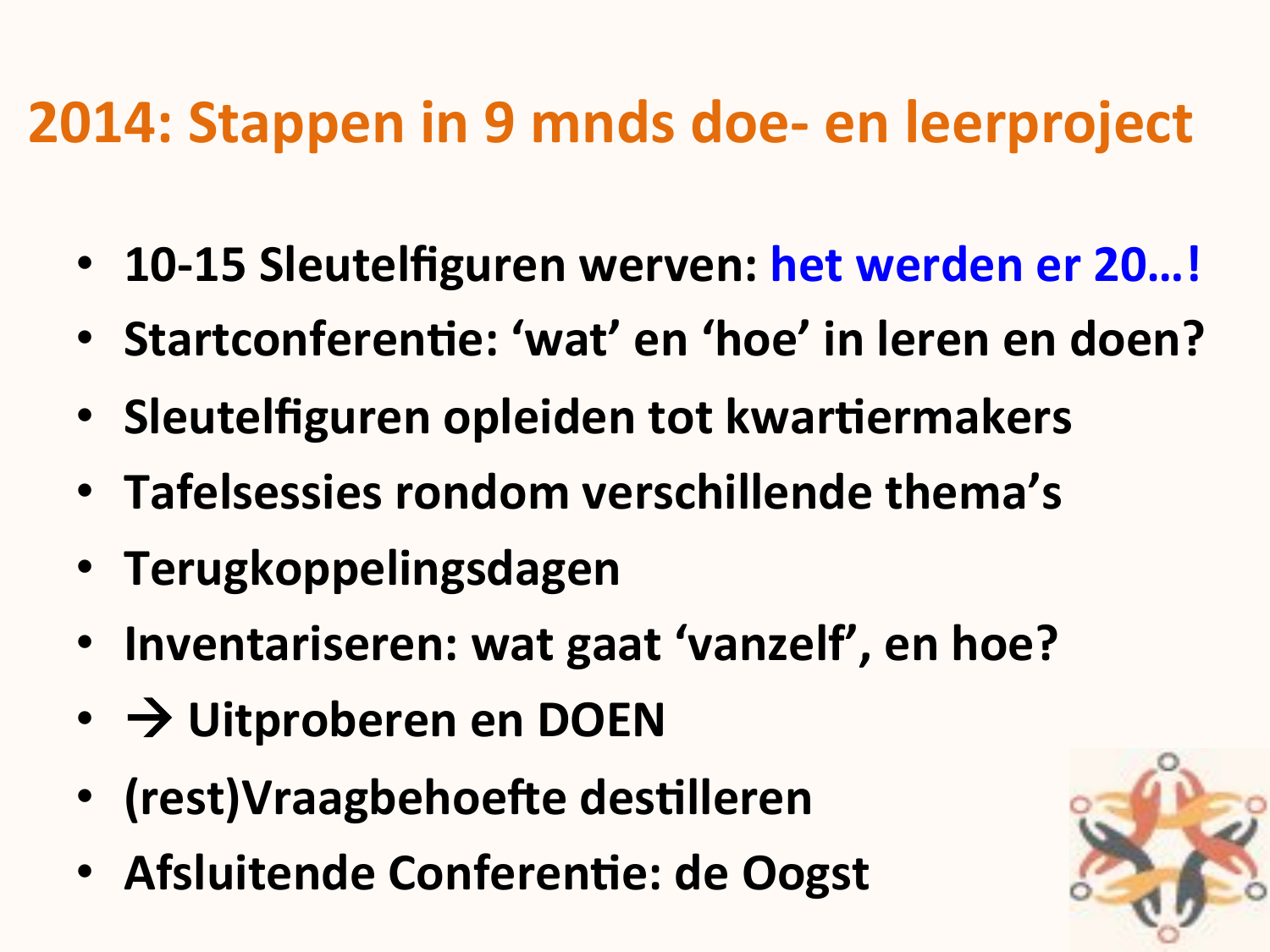## **STARTpunt voor de reis:**



=> RADICAAL vraaggestuurd!

De vragen en behoeften die bij (ieder van) ONS als bewoners/lotgenoten leven, met een focus op WELZIJN en ZORG:

- Onderzoeken: waarvoor kunnen WE  $\mathbf 1$ terecht bij elkaar, wat speelt er echt
- 2. En wat laten WE bij of leiden we door naar de formele zorg, maar dan net even anders....

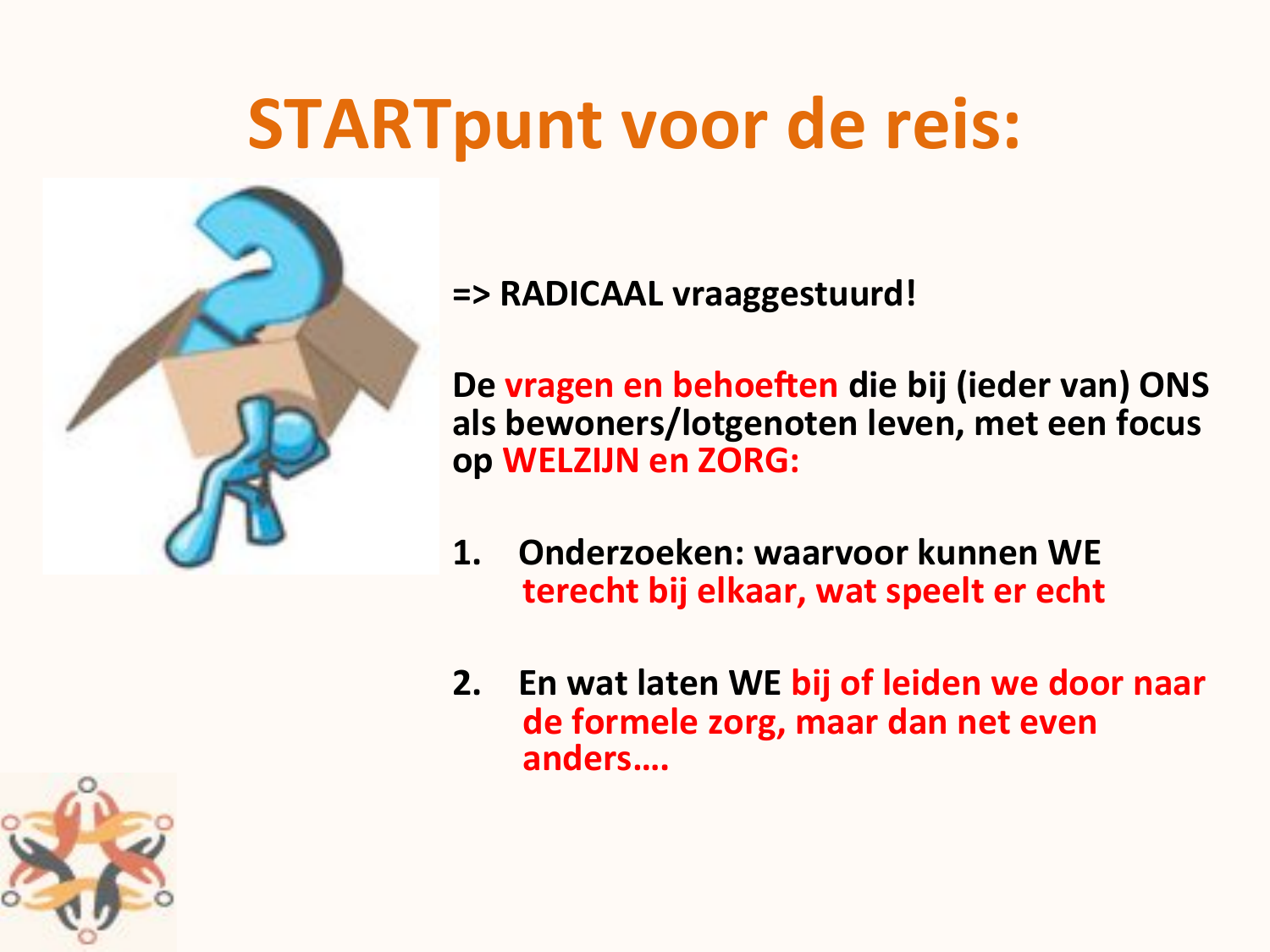

**LEEFWERELD SYSTEEMWERELD**  $\left\langle -\right\rangle$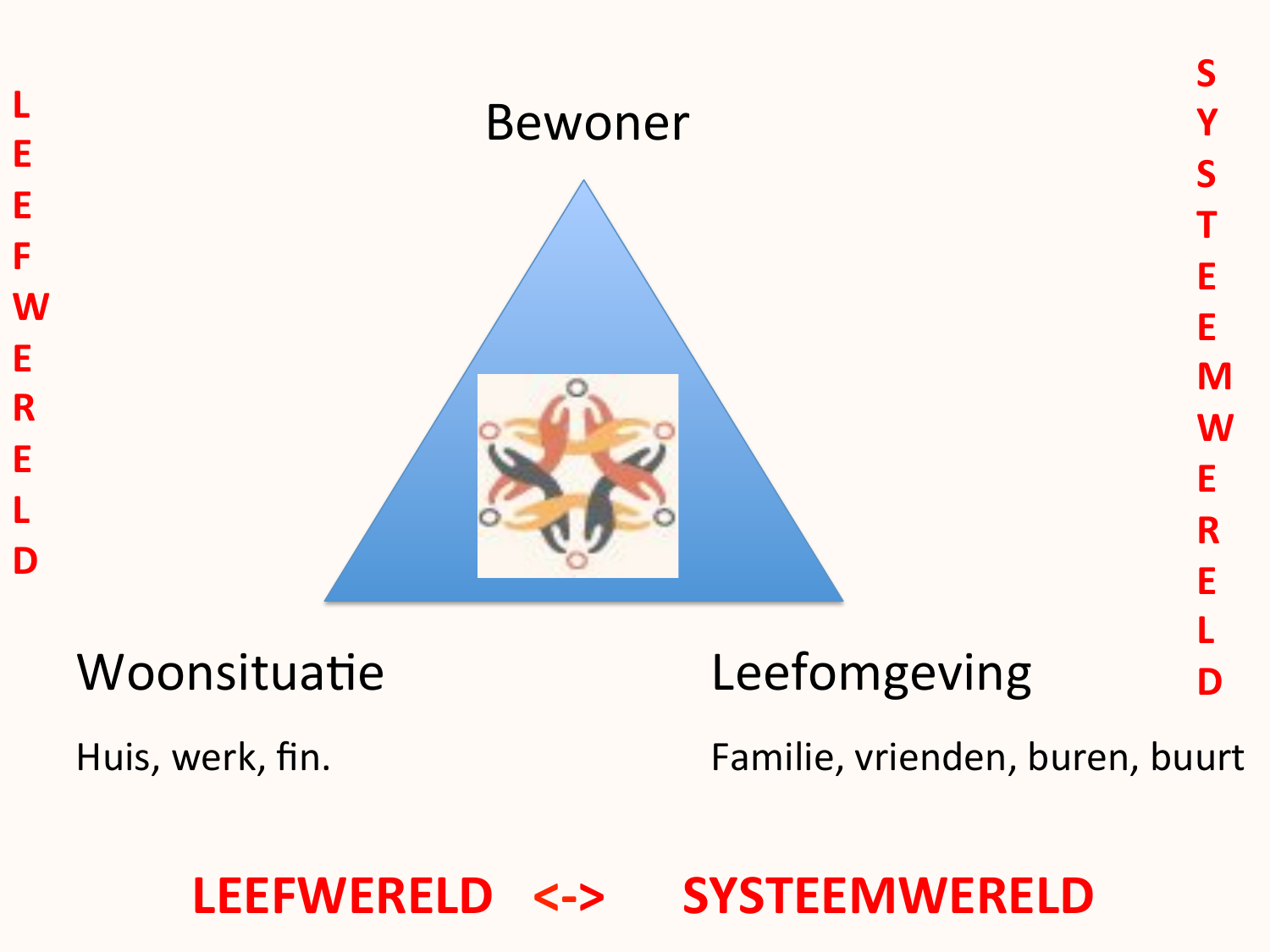# De training: 6 DAGEN, 6 THEMA's

- Onze ROOTS (ik->wij)
- Empowerment, grenzen en wensen
- Leiderschap & Wederkerigheid
- Kwaliteit van de verbinding
- De politieke dimensies van zorg en welzijn ('het')
- De blik naar buiten (wij->ik->de ander; 'bridging')

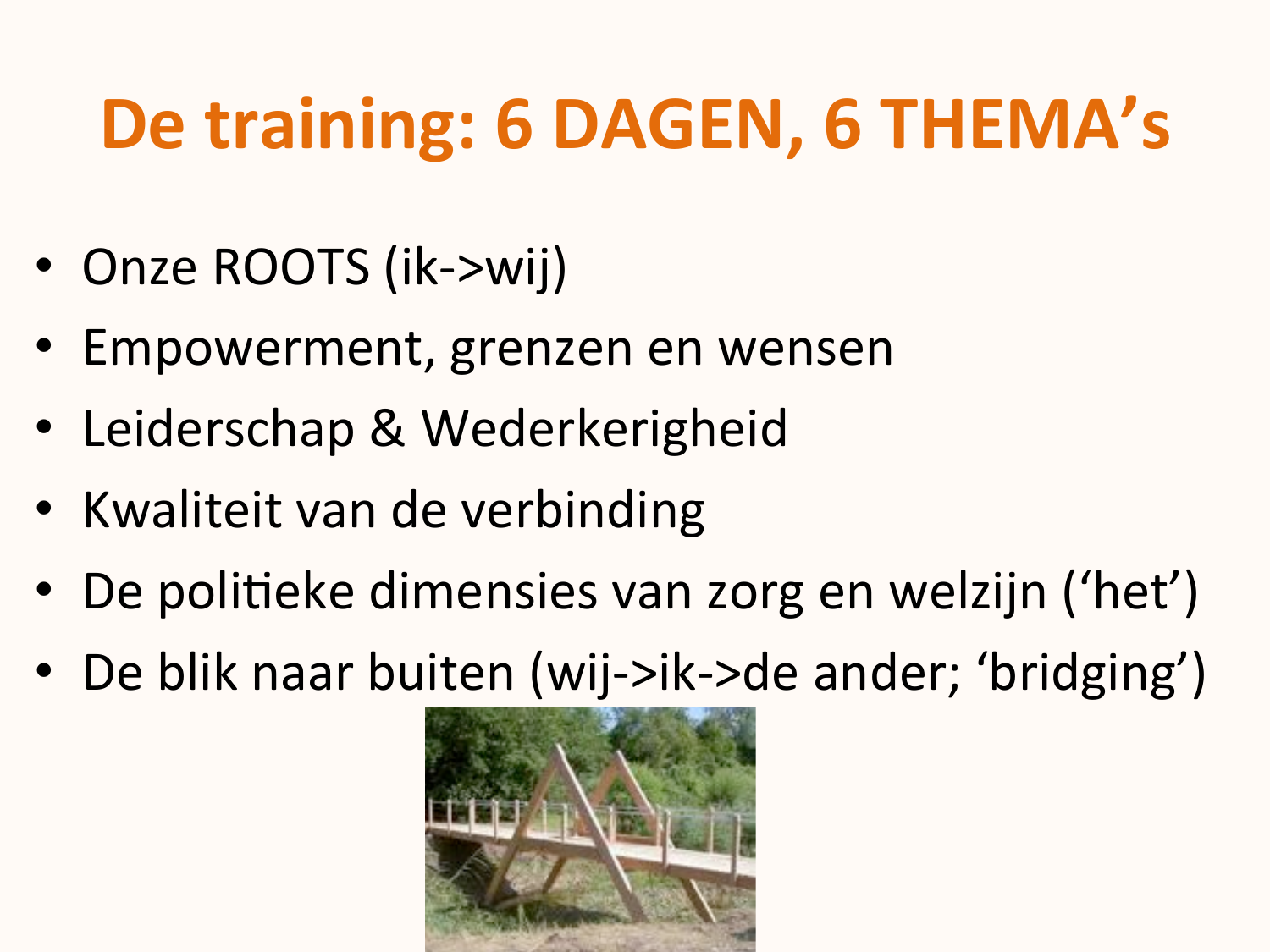### Ik ga op reis en neem mee



**Mezelf** 

met mijn dromen, moeites, noden, behoeften....

Mijn 'roots'





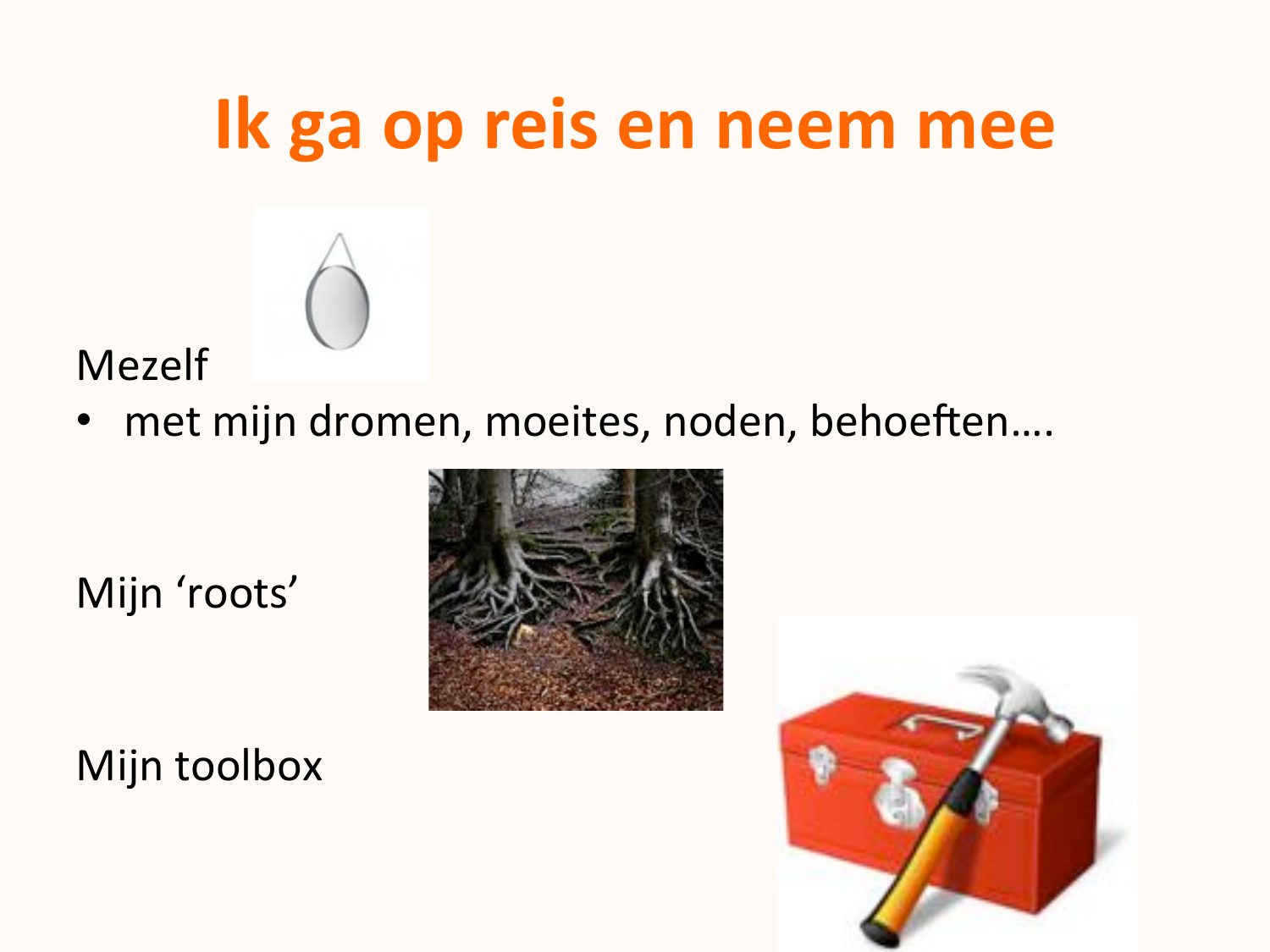### Onze zoektocht begon niet bij nul....





De focus is op proces & houding.

Van daaruit vinden we sleutels voor 'de inhoud', en met de blik op 'zelforganisatie' in 2015 en verder....:

"Naar nieuwe verhoudingen!"

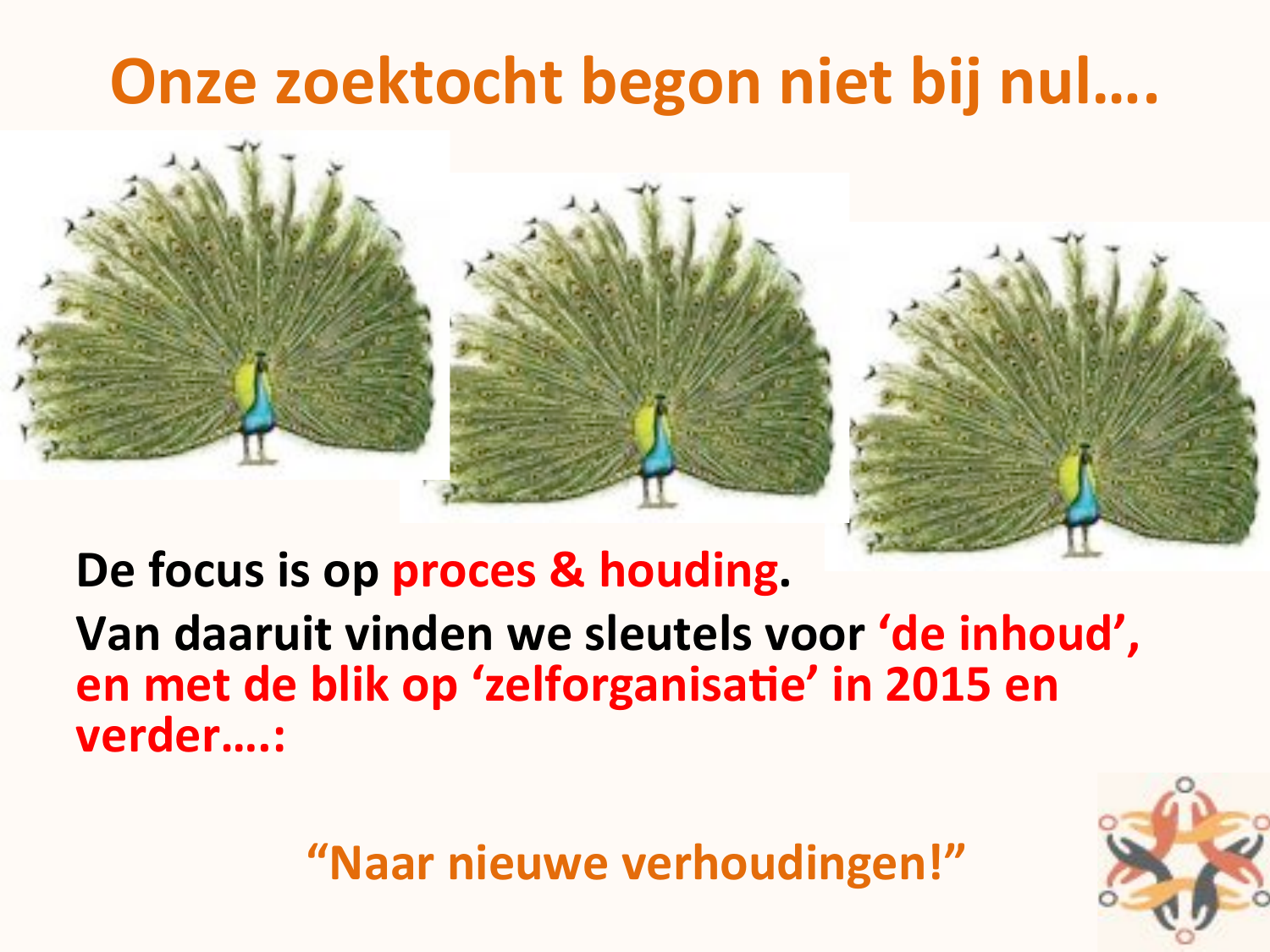### **SAMEN redzaam = met PARTNERS!**

- Informele welzijn en zorg organisaties (o.a. Stichting Samen Wonen Samen Leven, Wijkonderneming Casa Jepie **Makandra**)
- Formele welzijn en zorg instellingen (o.a. POZO-buurtambassadeurs, ZIZO, GAZO, ZOIIZO)
- Inzet van VOUCHERS ('jokers') door kwartiermakers i.s.m. o.a. Anand Joti, **Vikaash, Stichting Pracht en Kracht**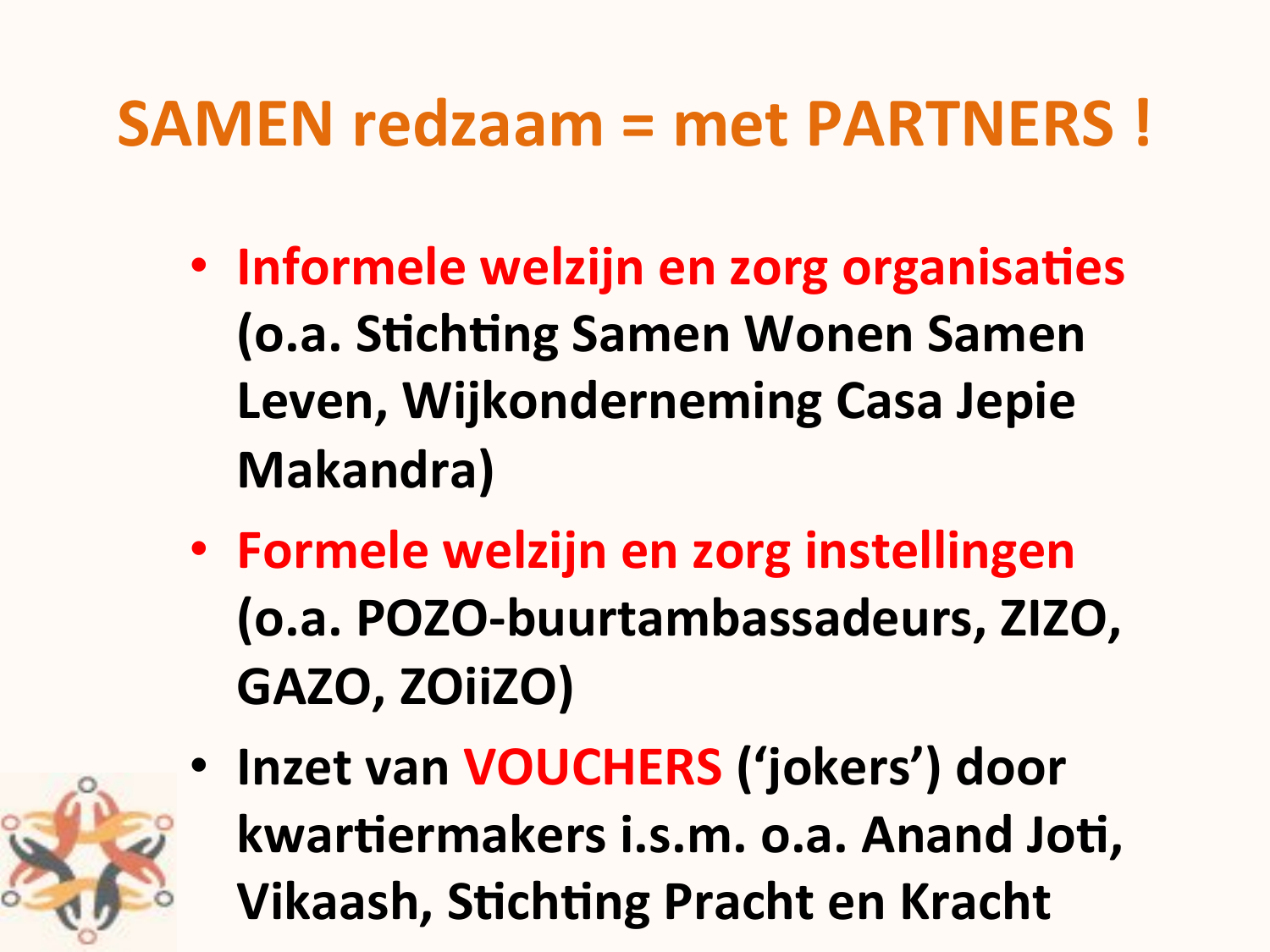Op zoek Naar nieuwe balansen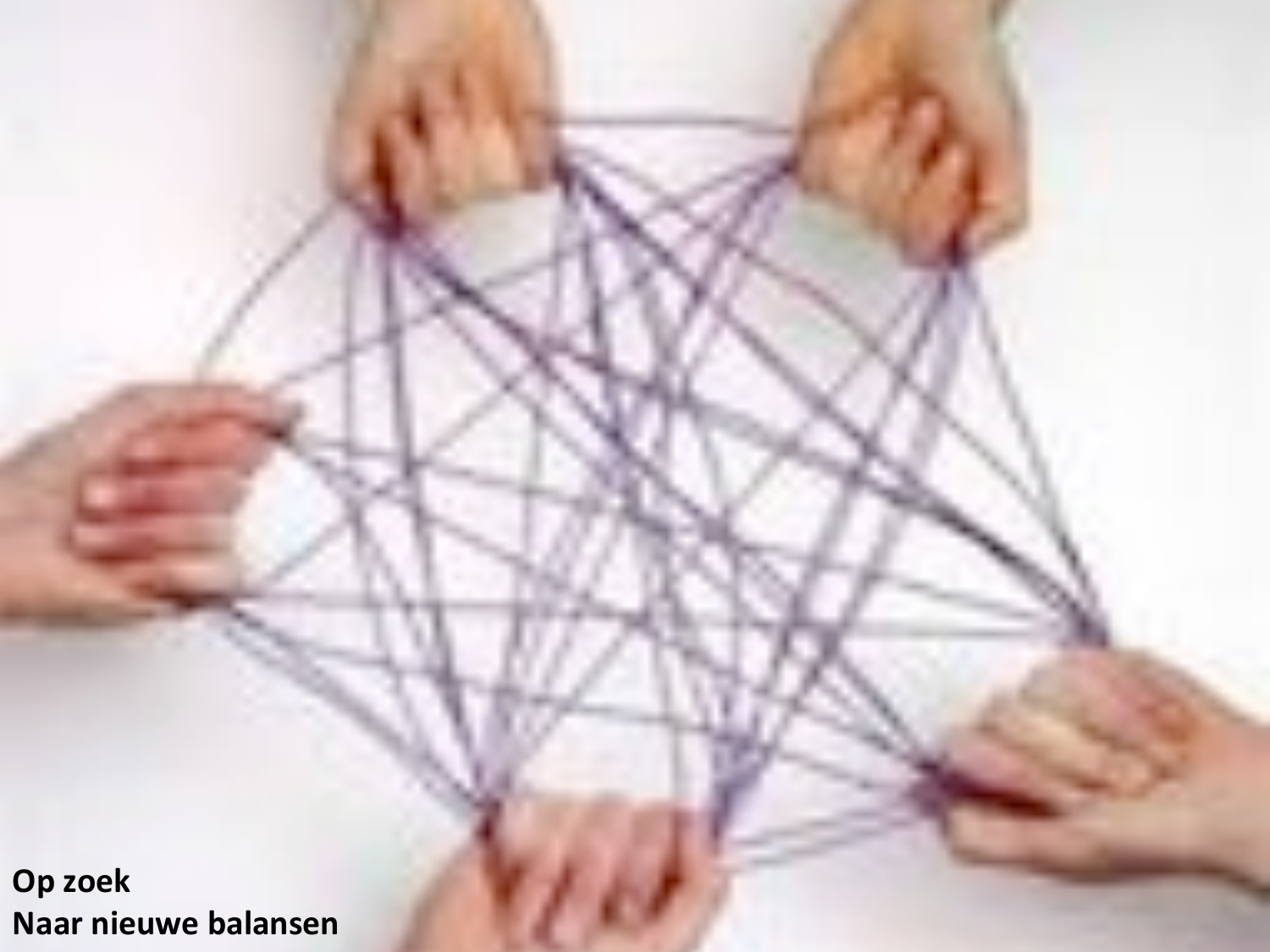## Over (samen-)leven gesproken.....: **Inclusief!**



Stijkel, 2003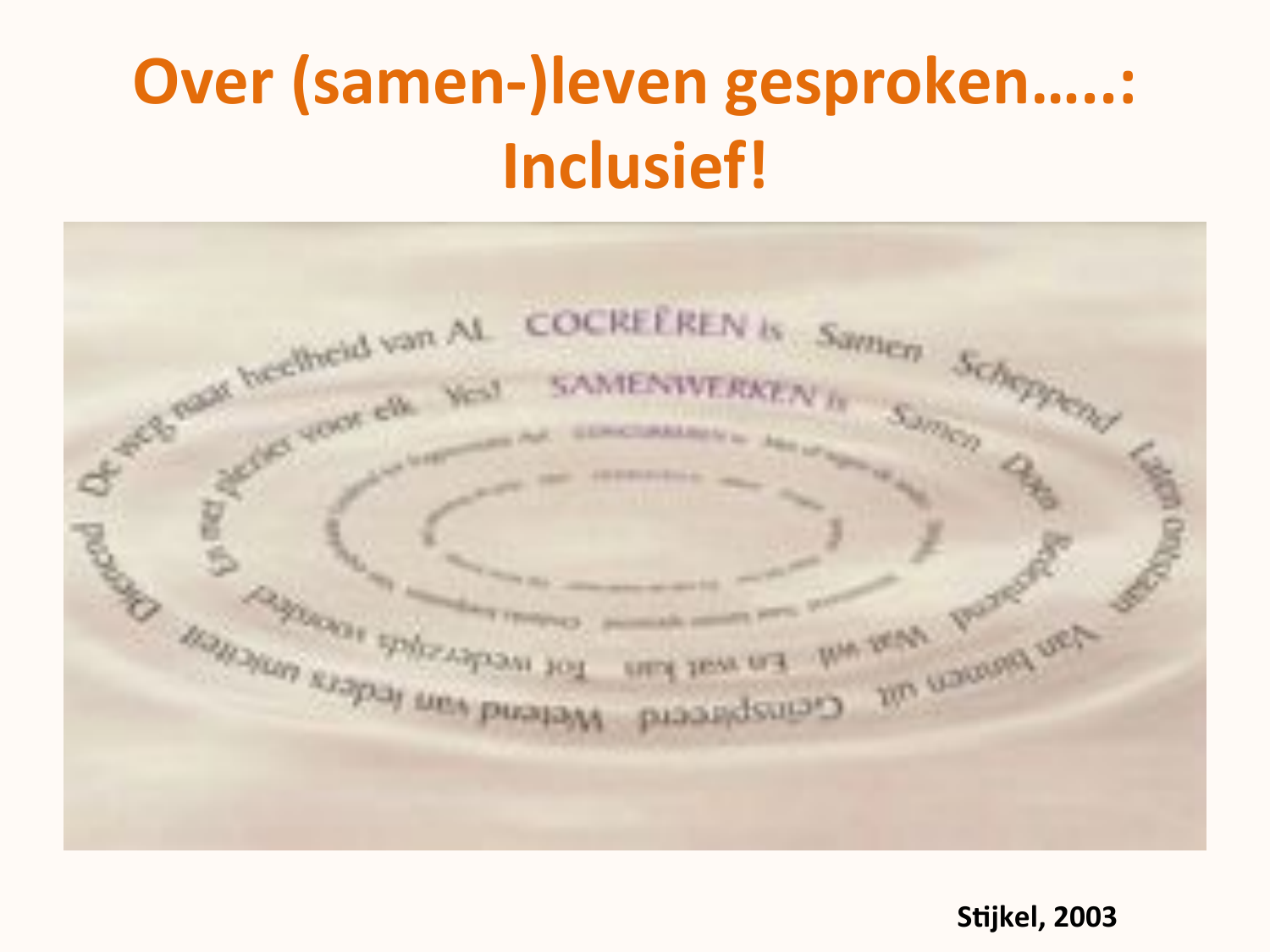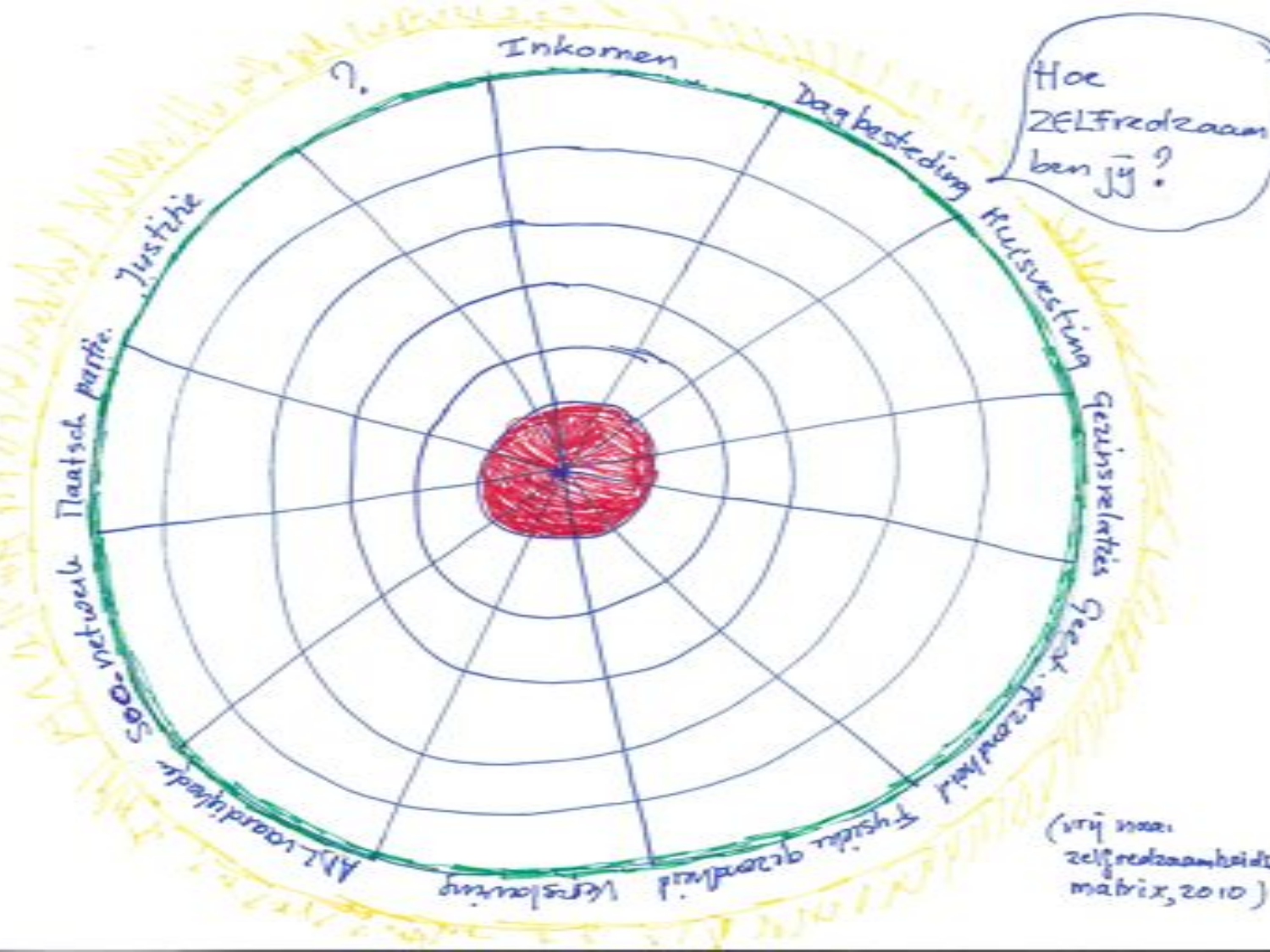## **Certificaat: leerling-proef**

#### SAMENREDZAAM.NU



#### *Getuigschrift*

*voor* 

*……………..* 

*In het kader van de Opleiding* 

*"Van Sleutelfiguur tot Kwartiermaker"*

*Deelnemer/ster heeft met goed gevolg de Leerling-proef doorstaan.*

*De opleiding bestaat uit inzicht in, en oefeningen met de volgende thema's:* 

• *Onze ROOTS (ik->wij)* 

- *Empowerment, grenzen en wensen*
- *Leiderschap & Wederkerigheid*
- *Kwaliteit van de verbinding*
- *De politieke dimensies van zorg en welzijn ('het')* 
	- *De blik naar buiten (wij->ik->de ander)*





#### *Amsterdam, 27 juni 2014*

*Dr. Anne Stijkel Annyk Haveman (B) Darryl Osenga (B)*

*…….. …….. ……….*

*projectleider & trainer co-trainer en supervisor ondersteuner*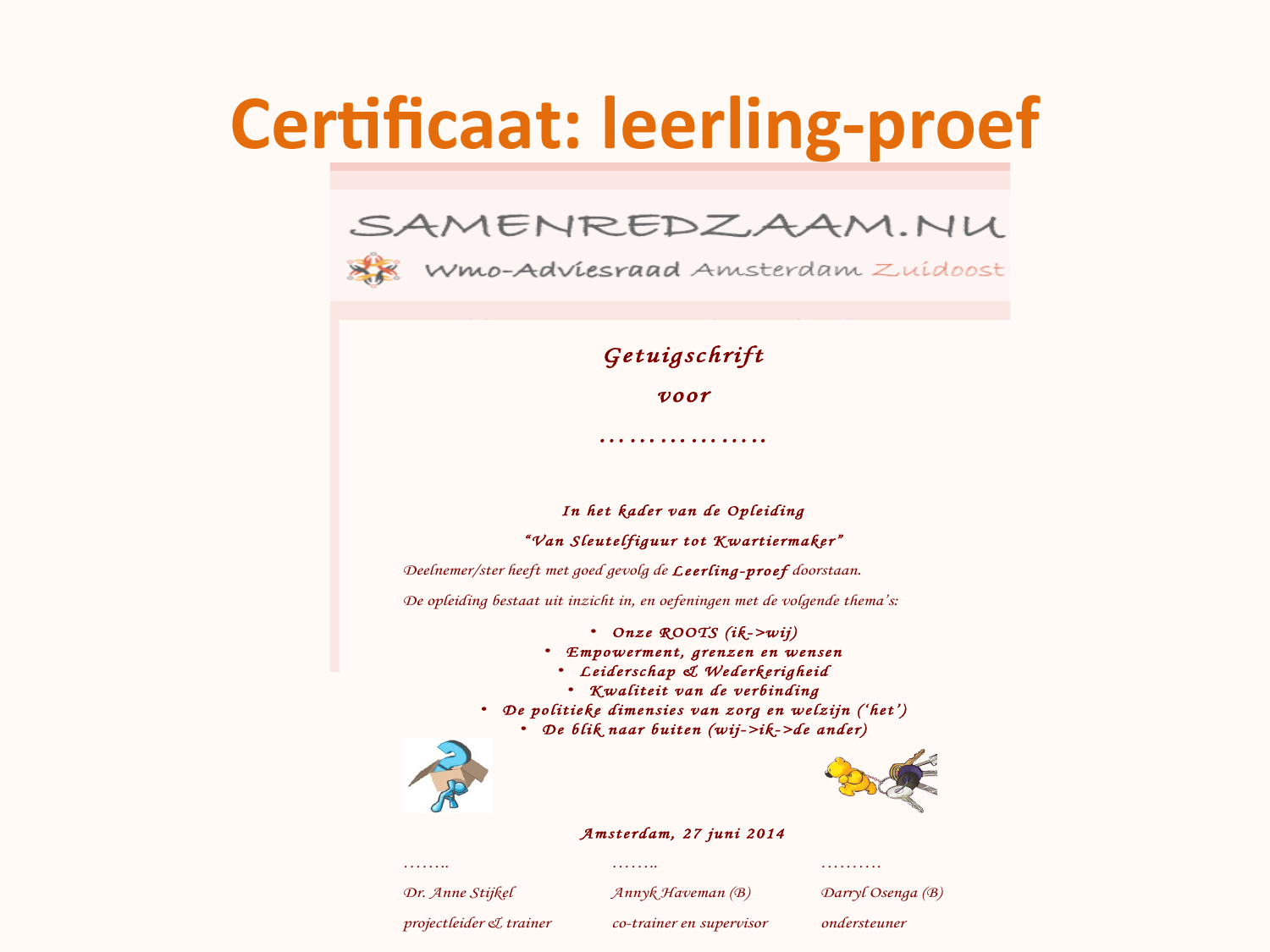# **SAMENredzaam:** de volgende stappen

### Communiceren:

"Het moet anders, wij willen anders"

In tafeltjessessies, met buren/lotgenoten

### **Realiseren (DOEN!):**

"Experimenteren met 'het kan anders'!"

- Met vouchers a 500 Euro
- Met hulp Eigen Kracht Centrale
- Met hulp PARTNERproject VU  $\bullet$
- En dan? 2015 en verder...

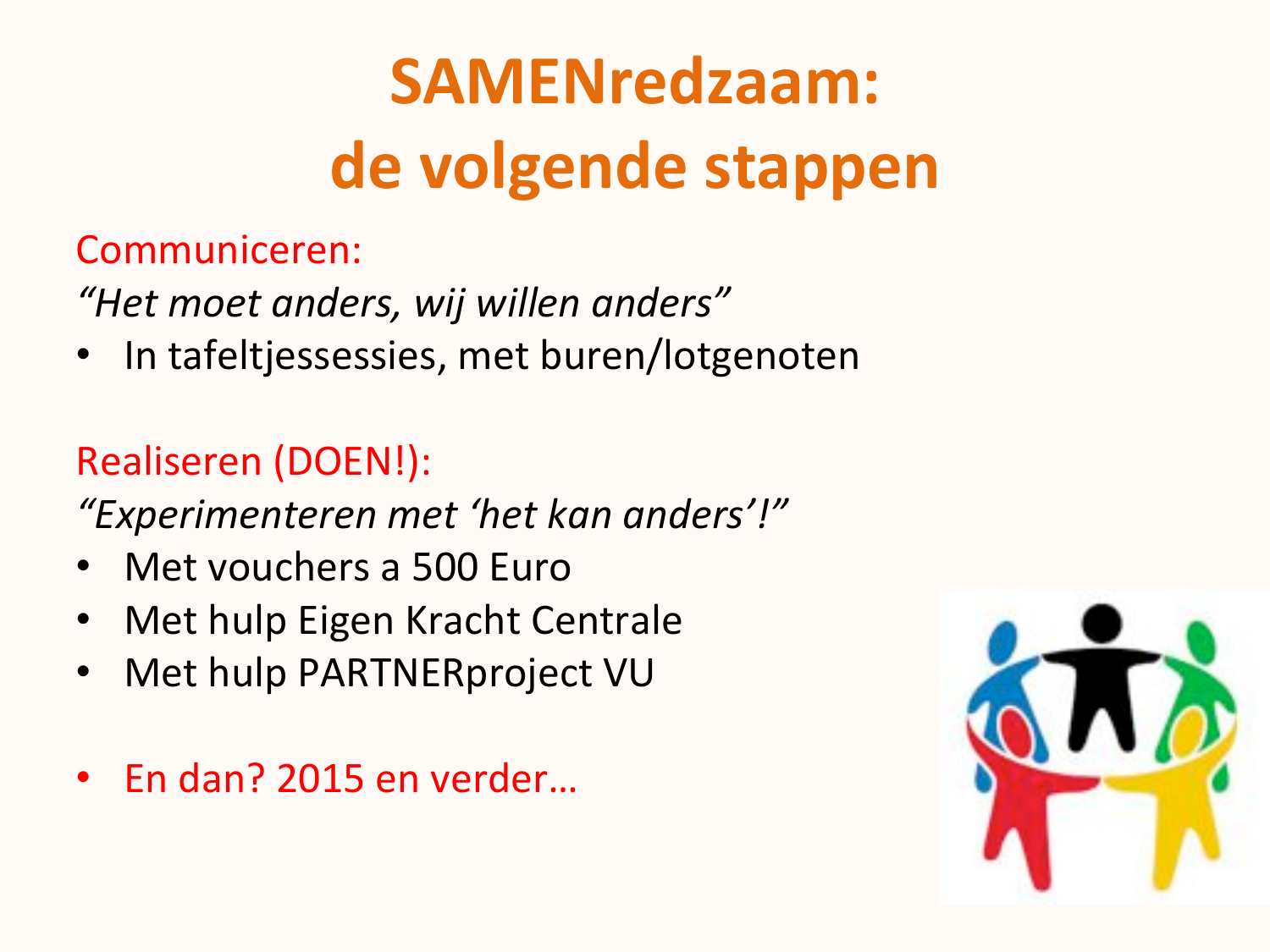# Thema's tafelsessies (1)

- Jonge vluchtelingen leren naaien, knippen, tekenen (Muriel) + voucher voor aanschaf materialen
- Huiswerkbegeleiding voor ouders en kinderen (Muriel) + voucher voor aanschaf materialen
- SAMENredzaam Anand Joti (Andre en Sunita) + voucher voor internet groepsruimte

• Oudere maatjes, delen van noden, behoeften en activiteiten

(Maira en Marjorie) + voucher voor activiteitenkalender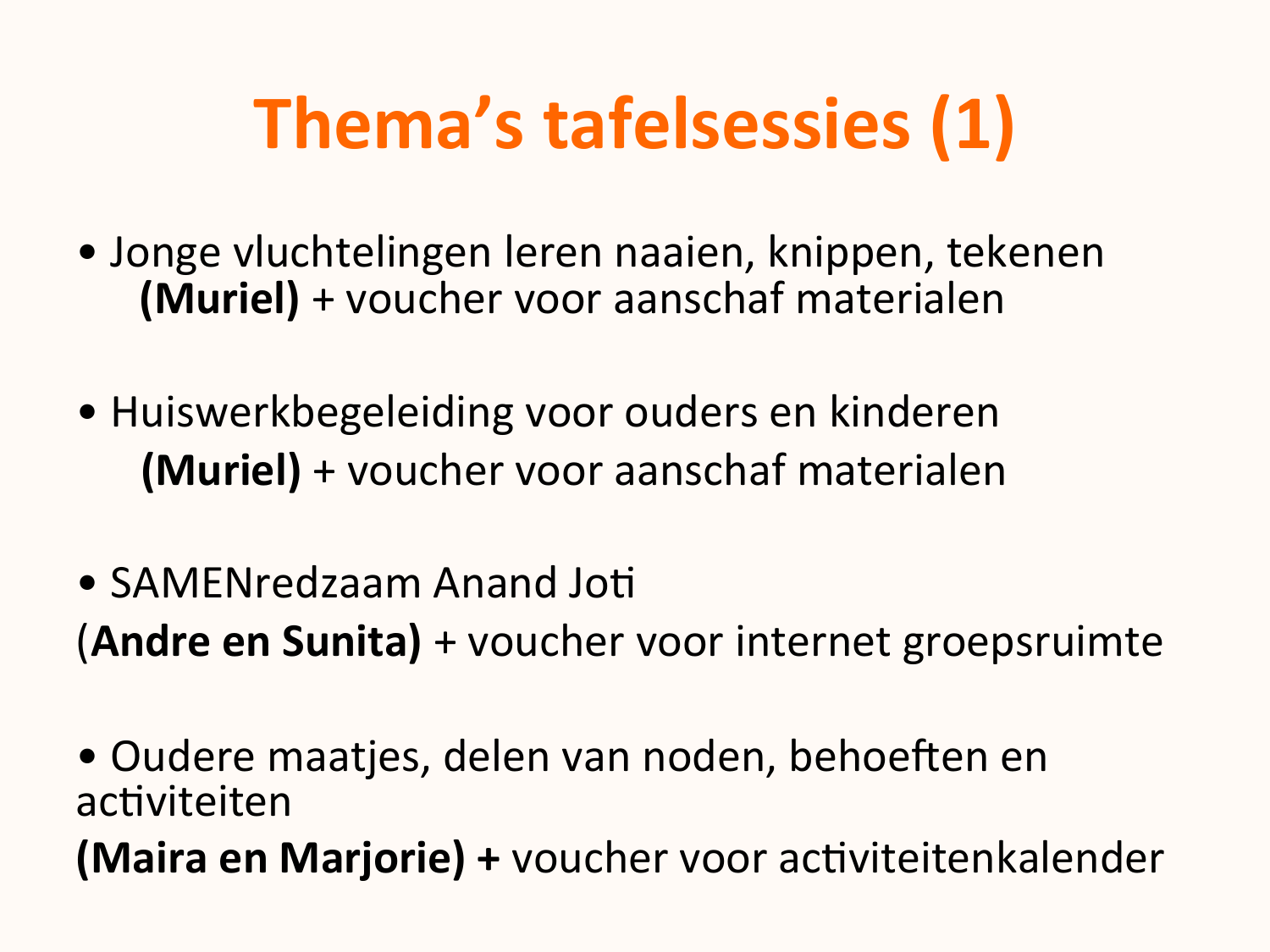# **Thema's tafelsessies (2)**

- Beginnende 50+vriendinnenclub, met intervisie: meekijken in elkaars leven en werk (Marion)
- Empowerment Hindoestaanse vrouwen; + hangmannen activeren (Vydia)
- Radicalisering bespreekbaar maken bij jongeren en ... waar de zorg niet komt .... (Yvonne)
- Spaanse les, voor beginnend converseren (Genoveva)
- $Yoga+ (Ilma)$
- Jongeren lappen samen fietsen op (Robert-Victor)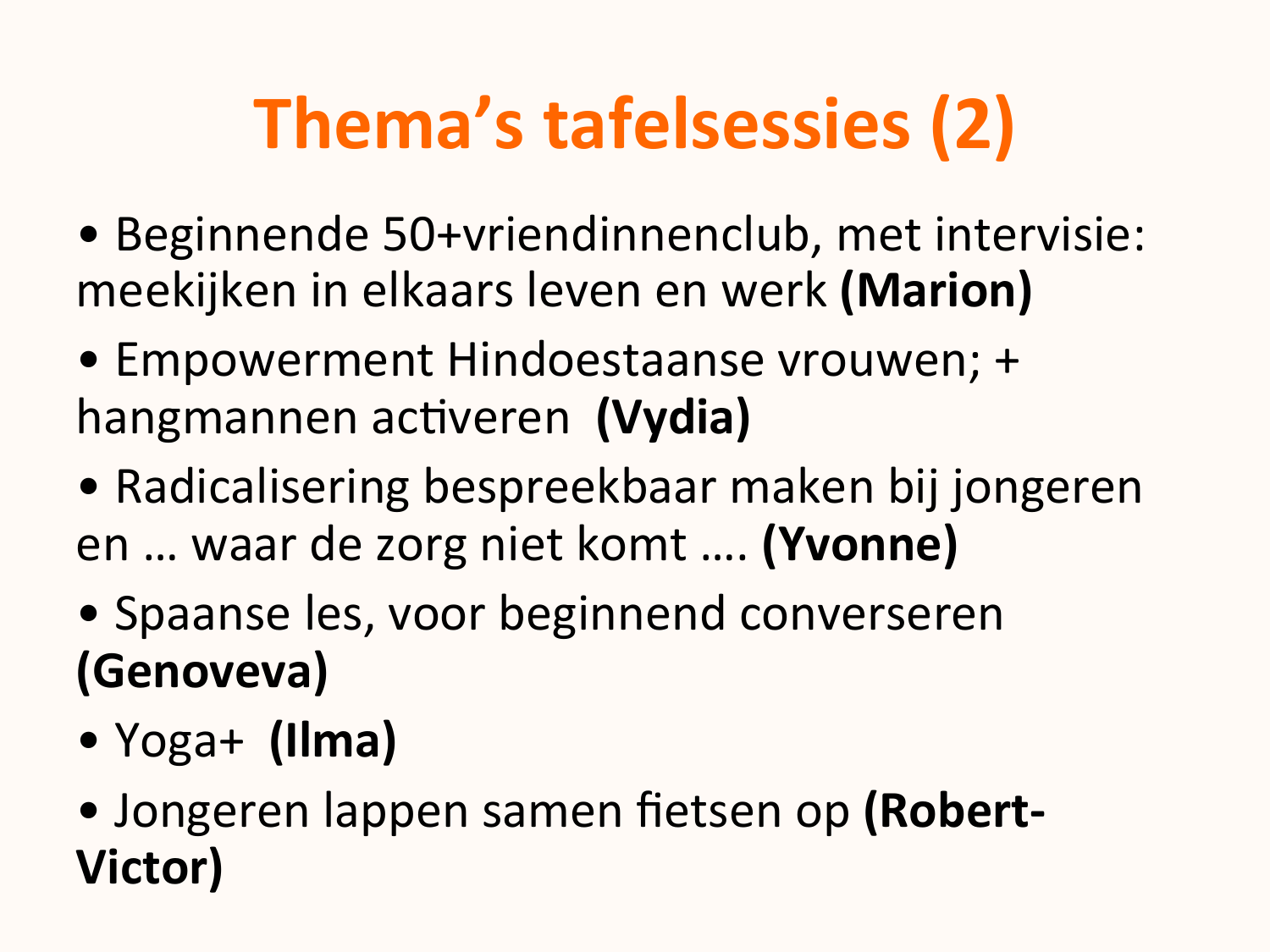# Thema's tafelsessies (3) P.M.

- Lotgenoten eettafel voor mensen met psychische kwetsbaarheid? (Annyk en Darryl)
- Samen met vrouwen leren zwemmen, tuinieren, koken, verkopen ? (Jamila)
- Taarten bakken voor de kleinste portemonnee (en verkopen?) ? (Romia en dochter)
- Vrienden klussen bij elkaar ? (Erik)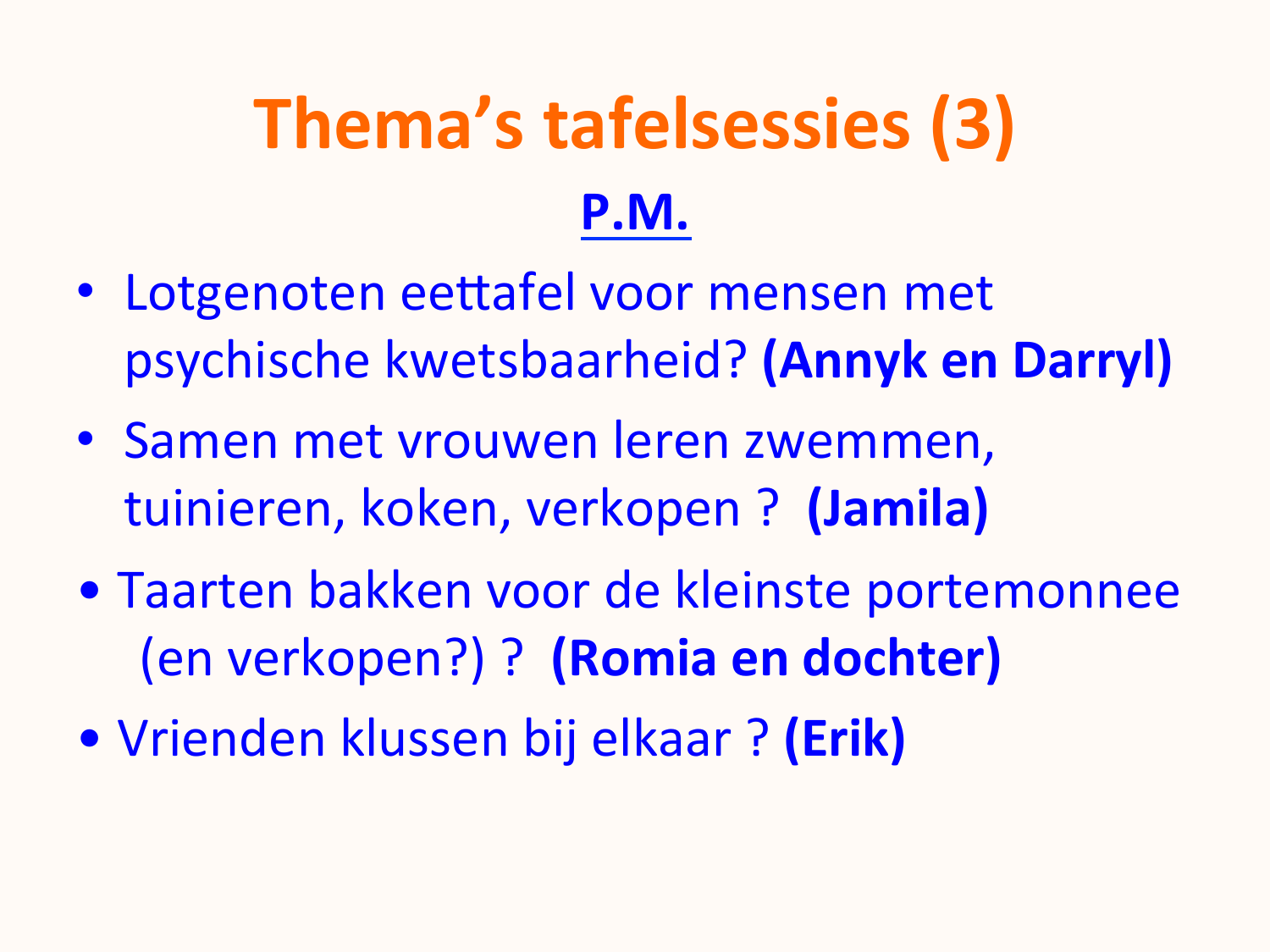### **Toeleiding naar formele Zorg**

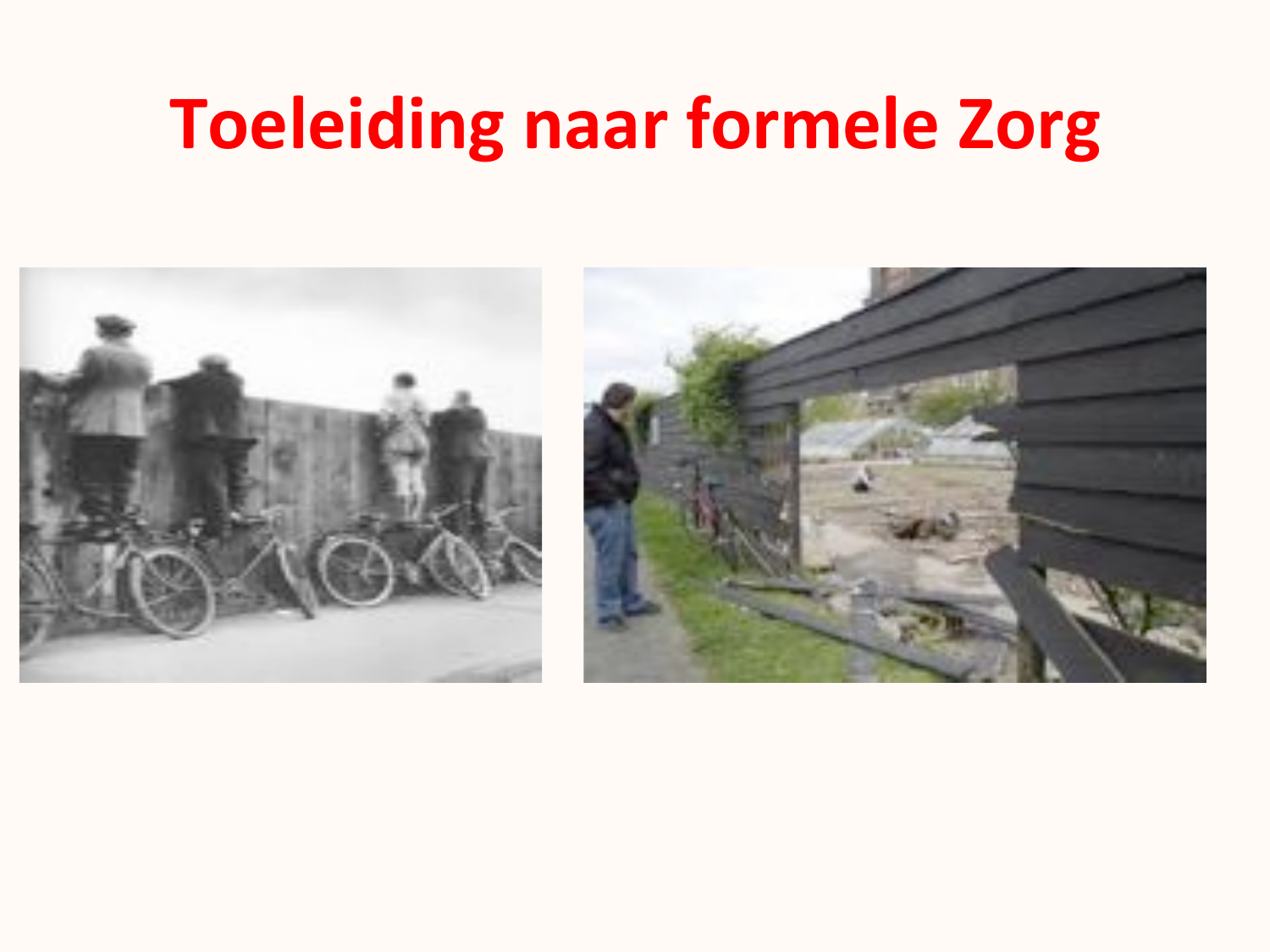### **SAMENredzaam = meer dan optelsom** van projectjes...

- PROCES van kantelen: Ontmoeten in gelijkwaardigheid en wederkerigheid
- SAMEN zoeken naar nieuwe oplossingen: ZOOOO 2014+!

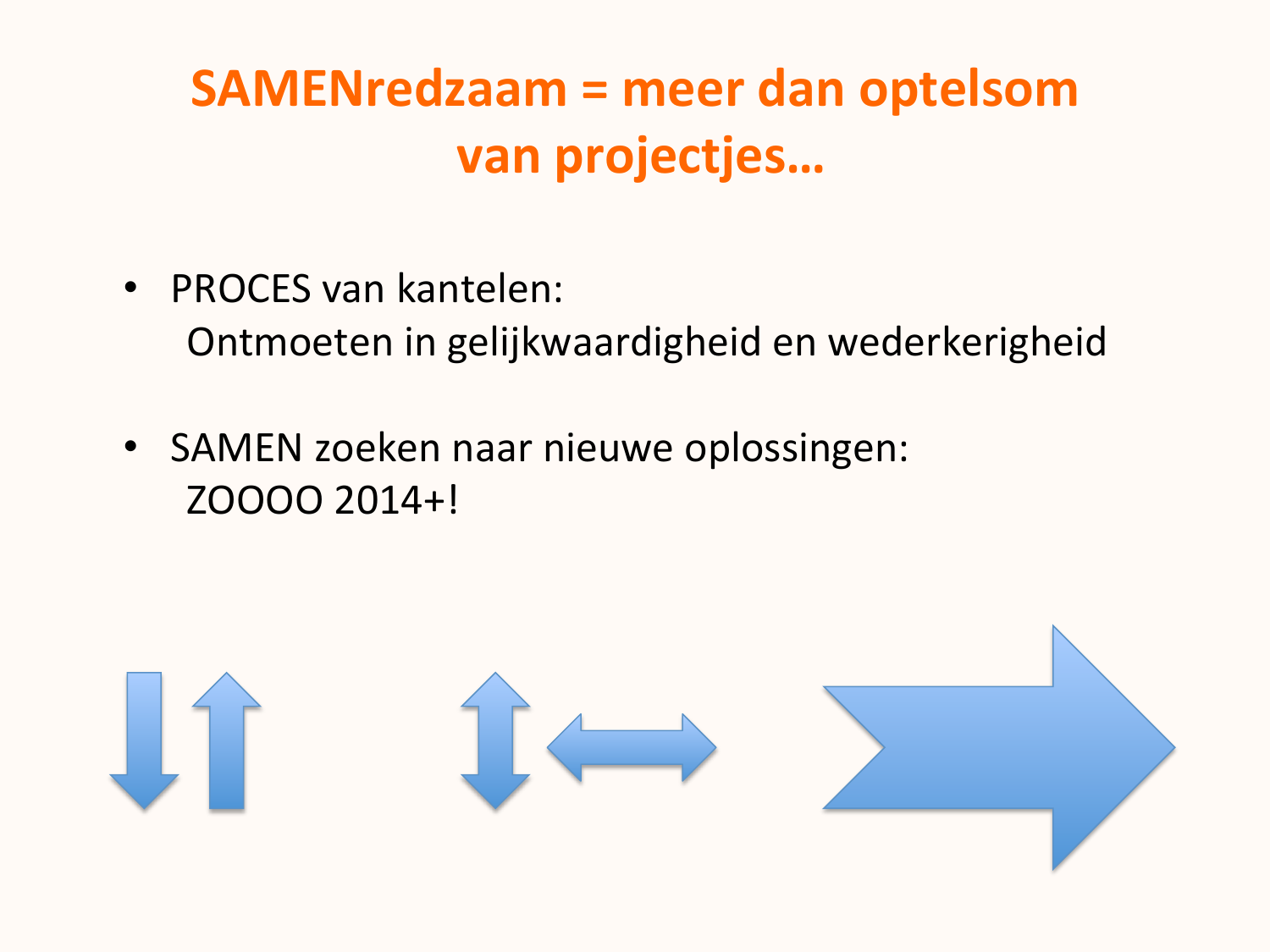### doen.... & LEREN!

\* 3x Klankbord groep met Zorgaanbieders: 4 x, 5<sup>e</sup> gepland!

- \* 3x Monitoring groep met Wmo-Adviesraad: werd 7 x....
- \* 4x Bespreking met de 5 proeftuinprojecten & centrale stad; klaar!
- \* 3 x Bespreking met DB-ZO Urwin Vyent & Wmoambtenaar ZO, Sylvia Kneefel: wat volgt? We horen het ZO!



"En wie leert van wie?" "En wanneer zijn we tevreden?"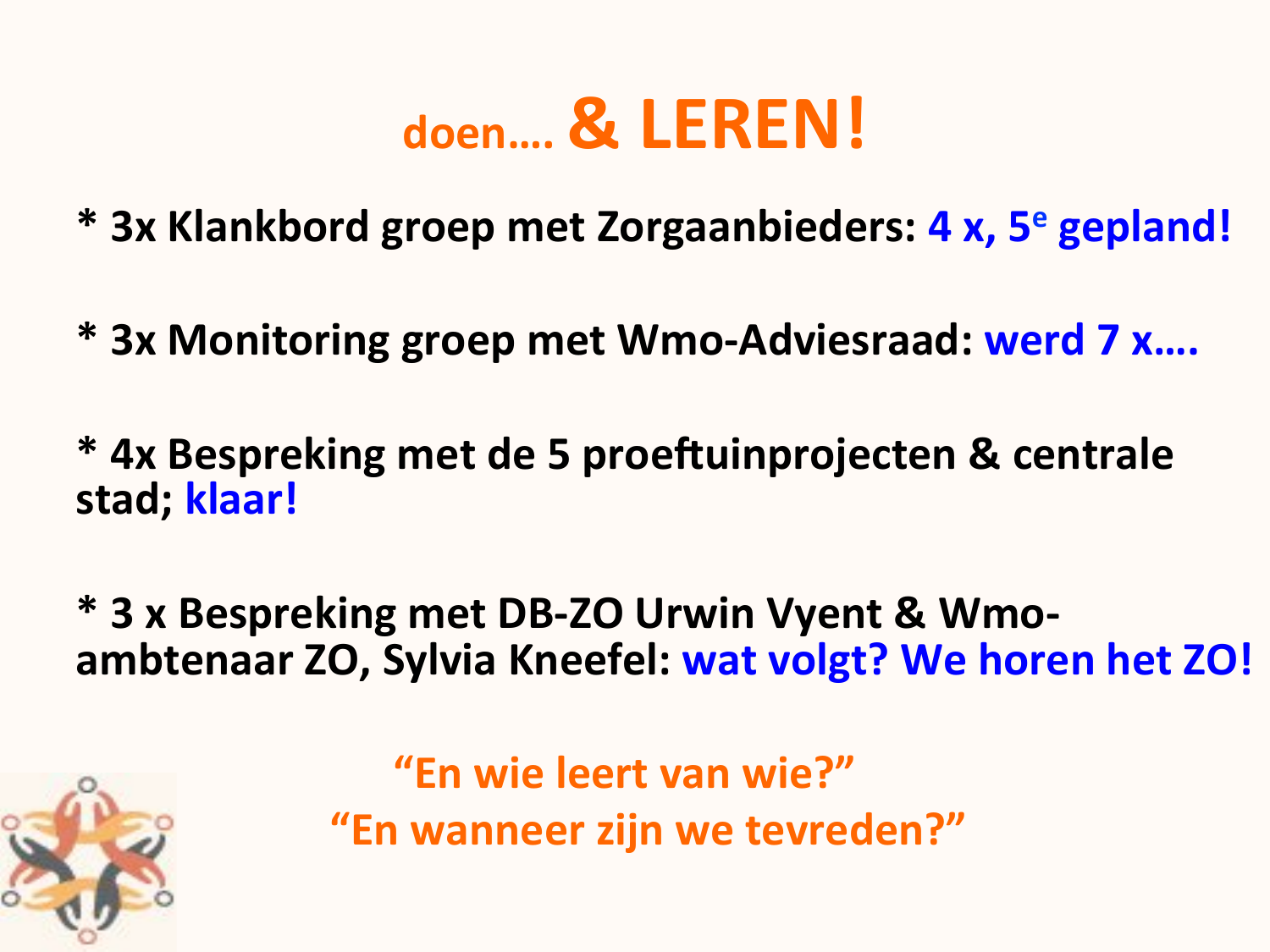# **Wat viel MEE?**

- · Aantal deelnemers en diversiteit (cultuur, leeftijd, opleidingsniveau, werk of uitkering)
- De rijke uitwisseling aan ervaringen
- Diversiteit aan invullingen van de tafelsessies
- Extra kansen, zoals samenwerking met ZOiiZO en Casa Jepie en Buurtambassadeurs
- · Bijvangst: project Transitie Hulp bij Huishouden
- Het buurthuis (Holendrecht) heeft functie waargemaakt als echt Huis van de BUURT
- Bruggen bouwen tussen mensen en organisaties: tussen formeel en informeel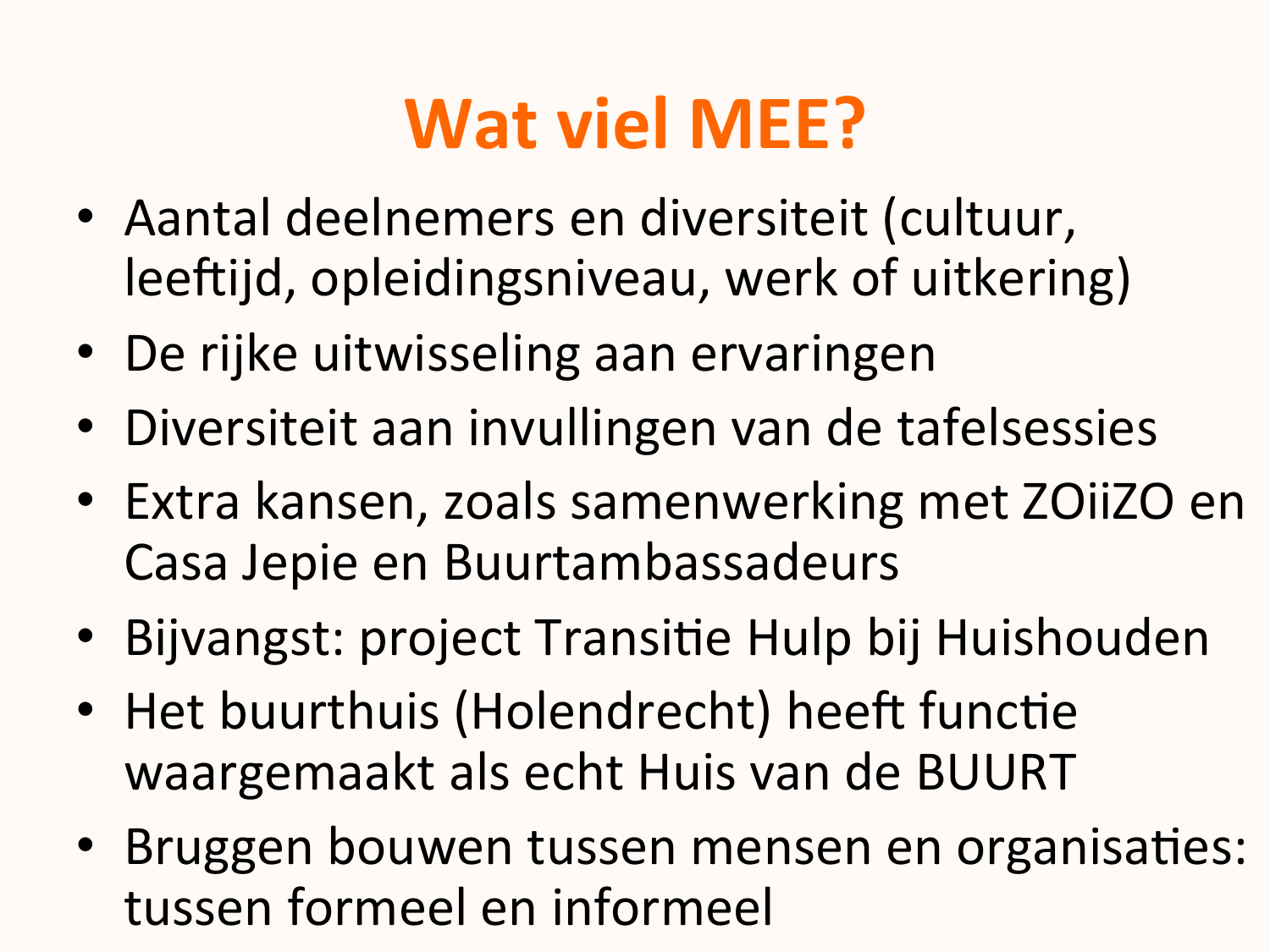# **Wat viel MOEILIJK?**



- Aantal aanwezigen bij de groepssessies (veel afwezig ivm mantelzorg en/of DWI verplichtingen)
- Hoe weinig je kan doen in 6 keer trainen; verdieping is belangrijk
- De tijd die nodig is om tafelsessies in te vullen en te organiseren ('van niets naar iets'); dat geldt in mindere mate voor de vouchers
- Cultuur van openheid; bij afvallers moeite met uitpraten van teleurstellingen inzake verwachtingen over project
- Cultuur van concurrentie tussen organisaties (dit i.v.m. Subsidies, elkaar iets - niet - gunnen)
- Vragen en vragen ophalen blijft lastig; wederkerigheid als begrip blijft lastig; en-en denken blijft lastig, NEE zeggen blijft lastig, en mag soms ook ECHT niet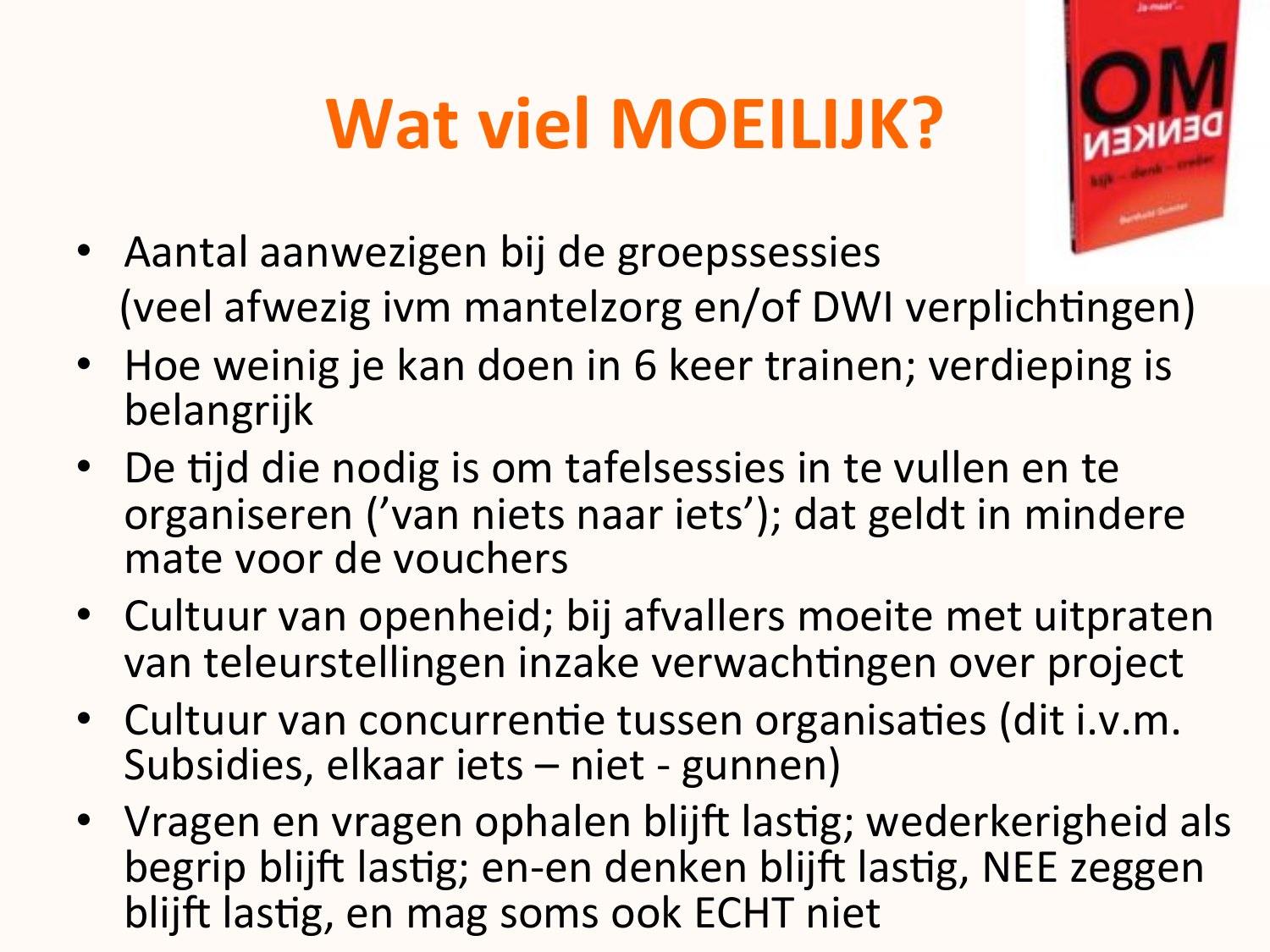## Hoe nu verder? **SAMEN redden we het!!??**

# Wensen **EN** Grenzen!



**JA** en

**NEE**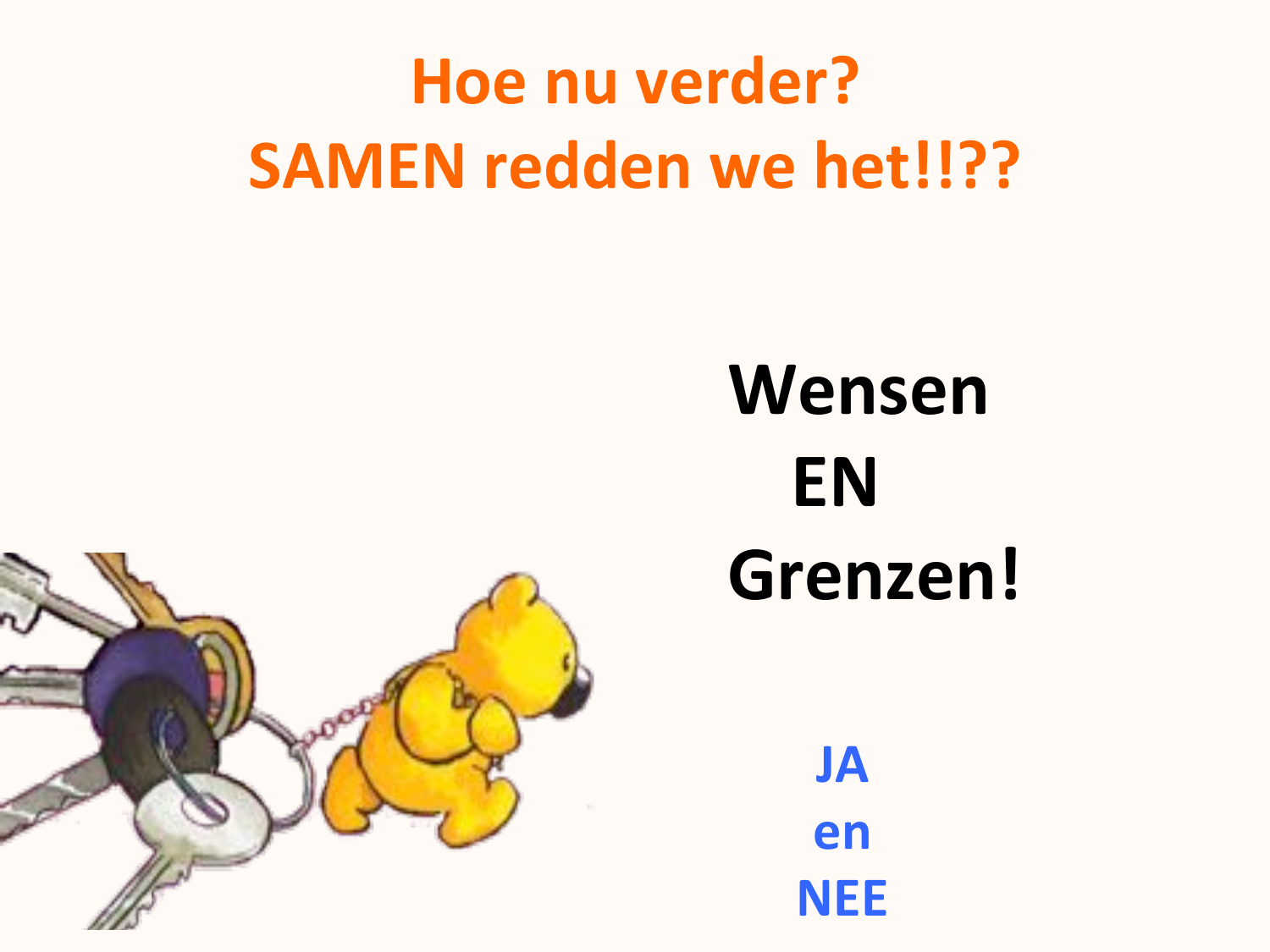### **WENSEN**

- 2015/16/17 Het ontwikkelen- en voortdurend afstemmen van nieuw aanbod  $\bullet$ op de vragen naar voren gekomen in pilotproject en businessmodel ontwikkelen mits meedinging in maatschappelijke aanbesteding voor hulp en zorg in de buurt
- 2015 Aanvullend zicht middels interviews op de **behoeften van** specifieke doelgroepen, zoals mensen met een psychische beperking en (ouders van) kinderen met autisme.
- 2015 Meedenken over en mee ontwikkelen van een  $\bullet$ Samenredzaamheidsmatrix ter aanvulling op de zelfredzaamheidsmatrix van de GGD.

• 2015 De **'Opleiding tot kwartiermakers'** herhalen en aanpak met tafelsessies/vouchers, zodat de 'basis' en 'pool' van deskundigheden in de buurt breder en steviger wordt. (mbv 'train de trainer')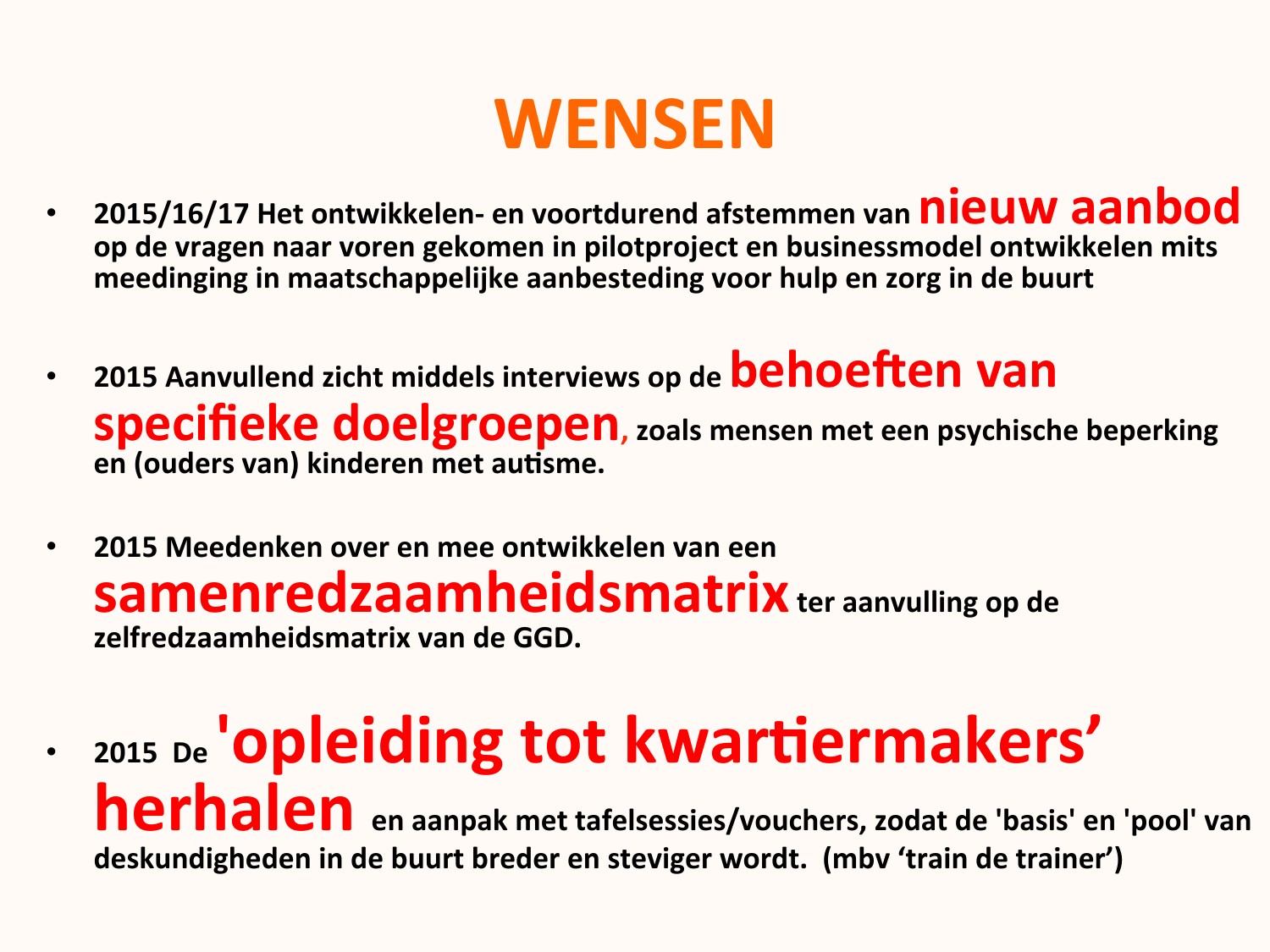### **GRENZEN**

### • SAMENredzaam is GEEN panacee!





• SAMENredzaam bereikt NOOIT alle kwetsbare mensen. Voor die mensen dient ALTIJD goede ZORG beschikbaar te blijven!

(o.a. Hulp bij Huishouding en begeleiding bij organisatie van leven)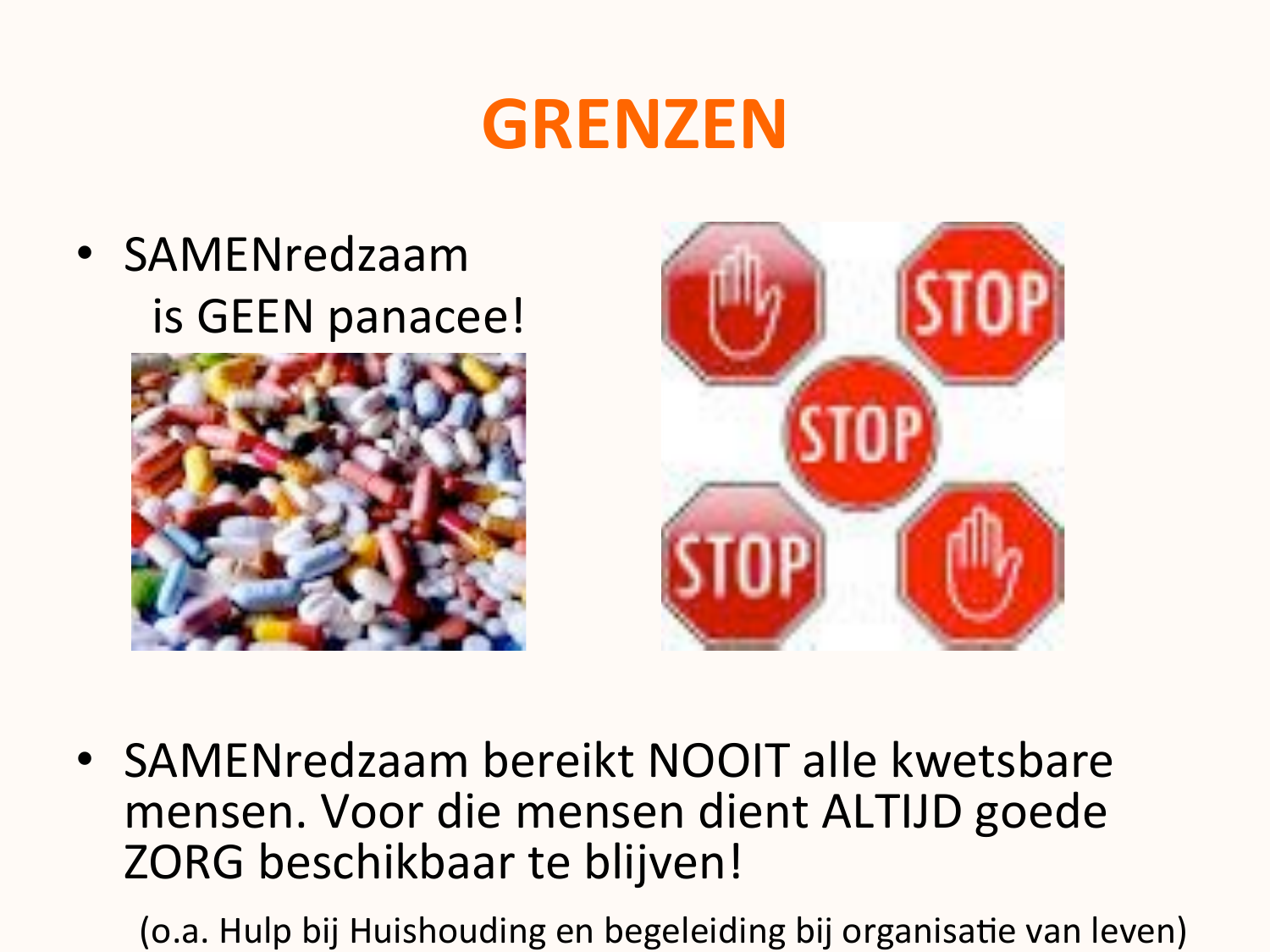**SAMENredzaam =** "Wij zijn de dragers van elkaars problemen EN van elkaars oplossingen!"

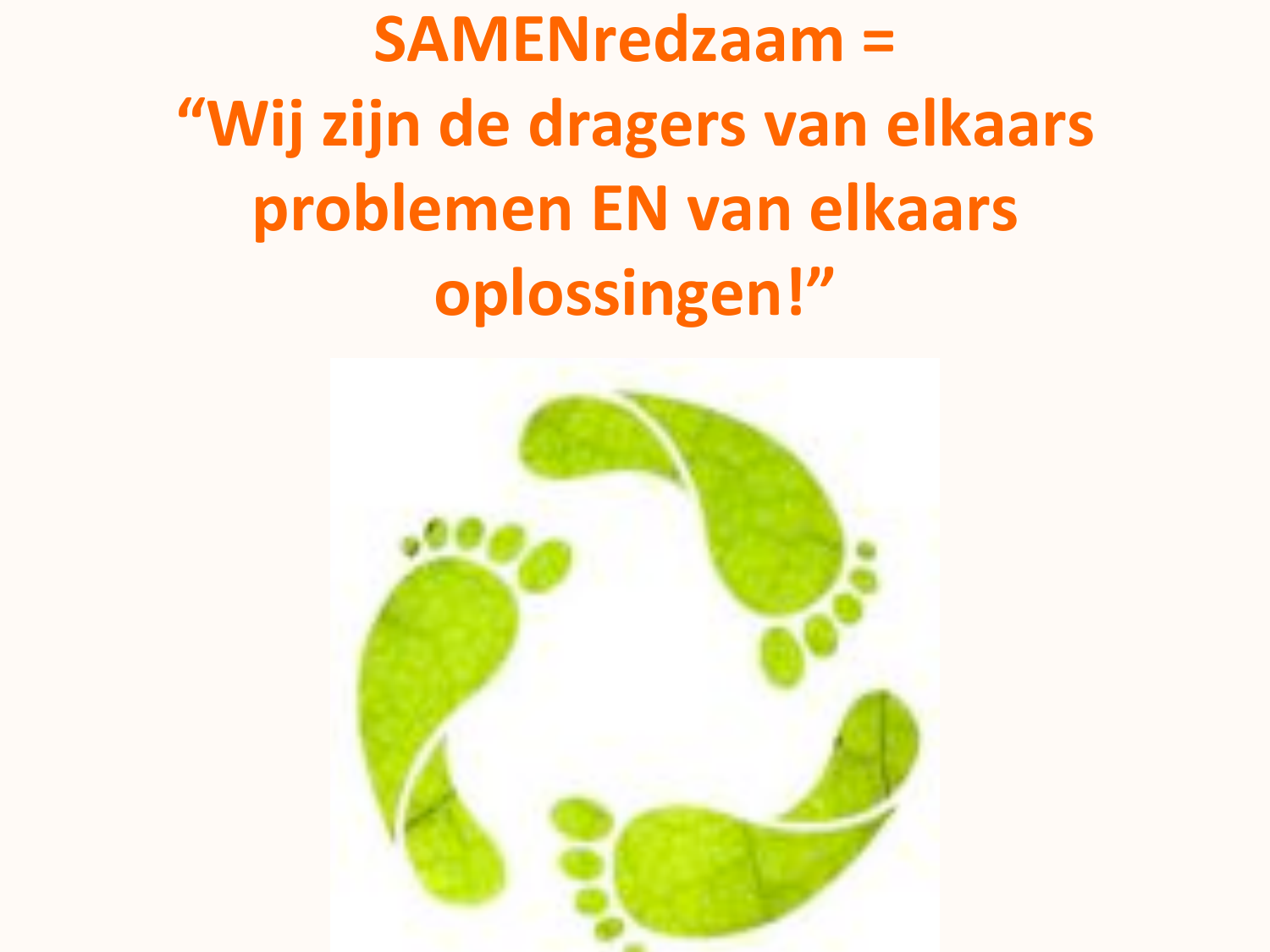